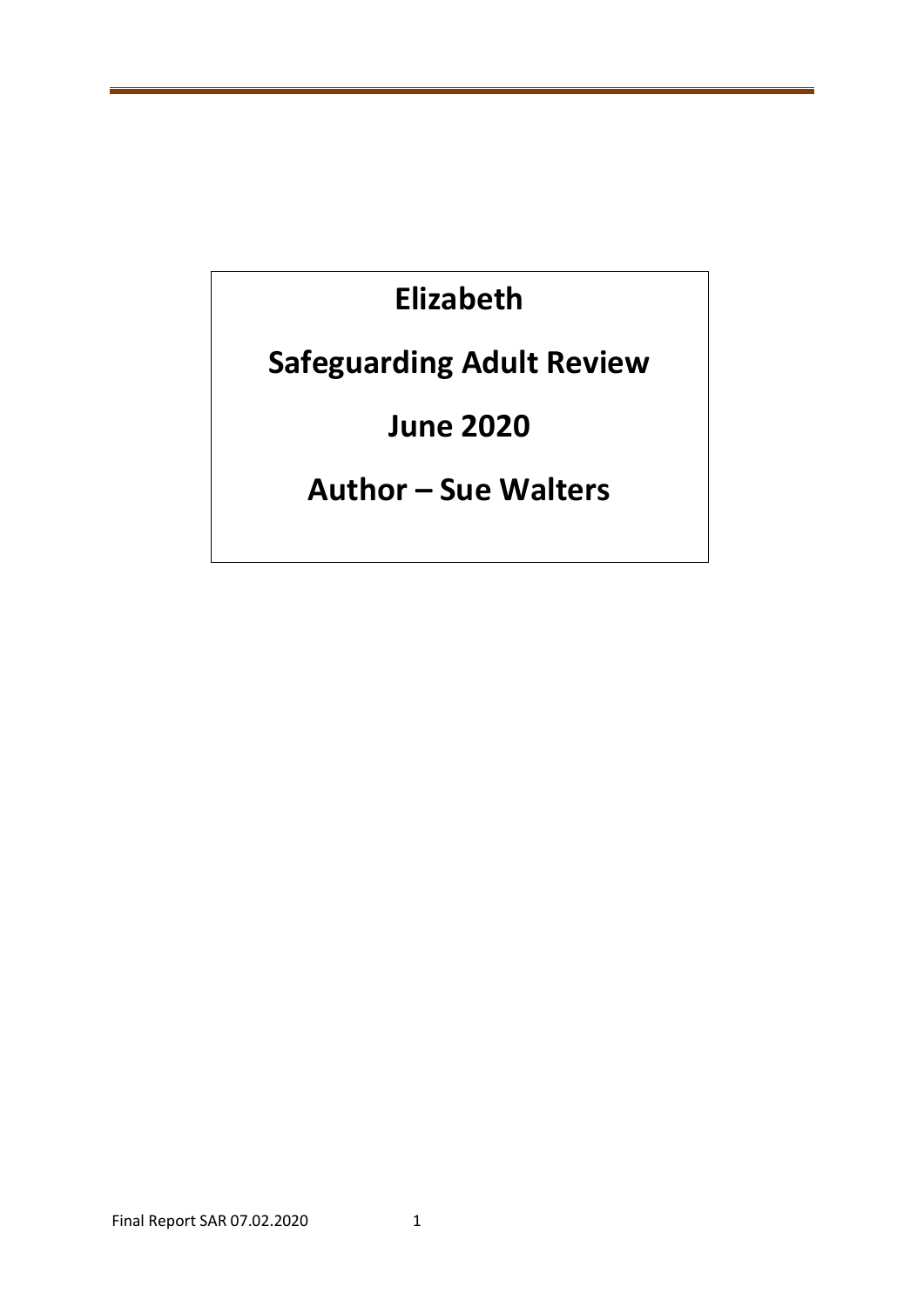# **CONTENTS**

| 7. |  |
|----|--|
|    |  |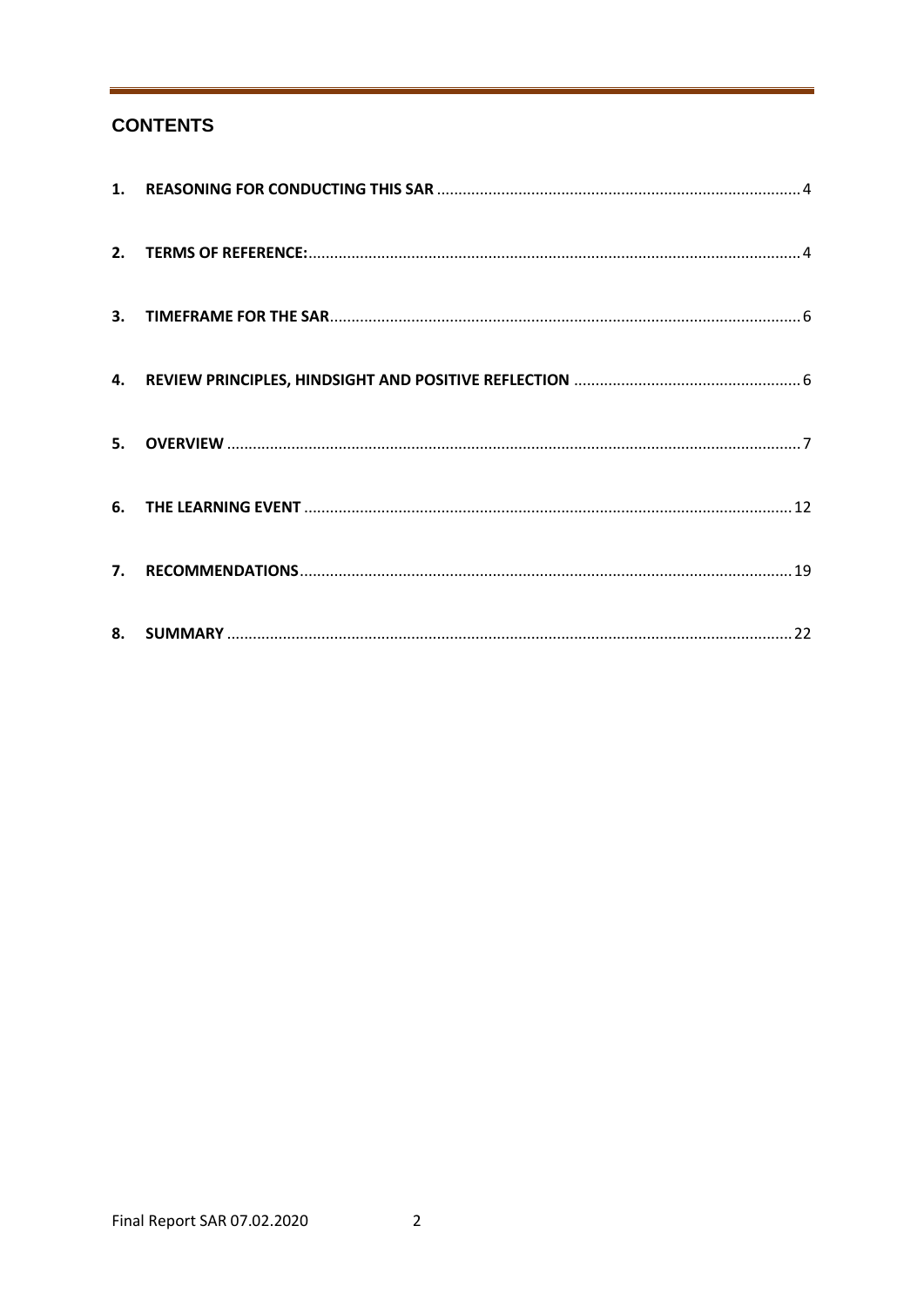# **CONDOLENCES**

This Safeguarding Adult Review was initiated because of the death of Elizabeth on 20.07.18. The Rotherham Safeguarding Adults Board wished to identify whether there was any learning regarding the way agencies worked together to support Elizabeth.

The Safeguarding Adults Board and the author of this review would like to express their sincere condolences to Elizabeth's family and all those who knew her and have been affected by her death.

# **THE AUTHOR**

Sue Walters is an independent consultant with an extensive background in the NHS. She has undertaken safeguarding reviews and investigations.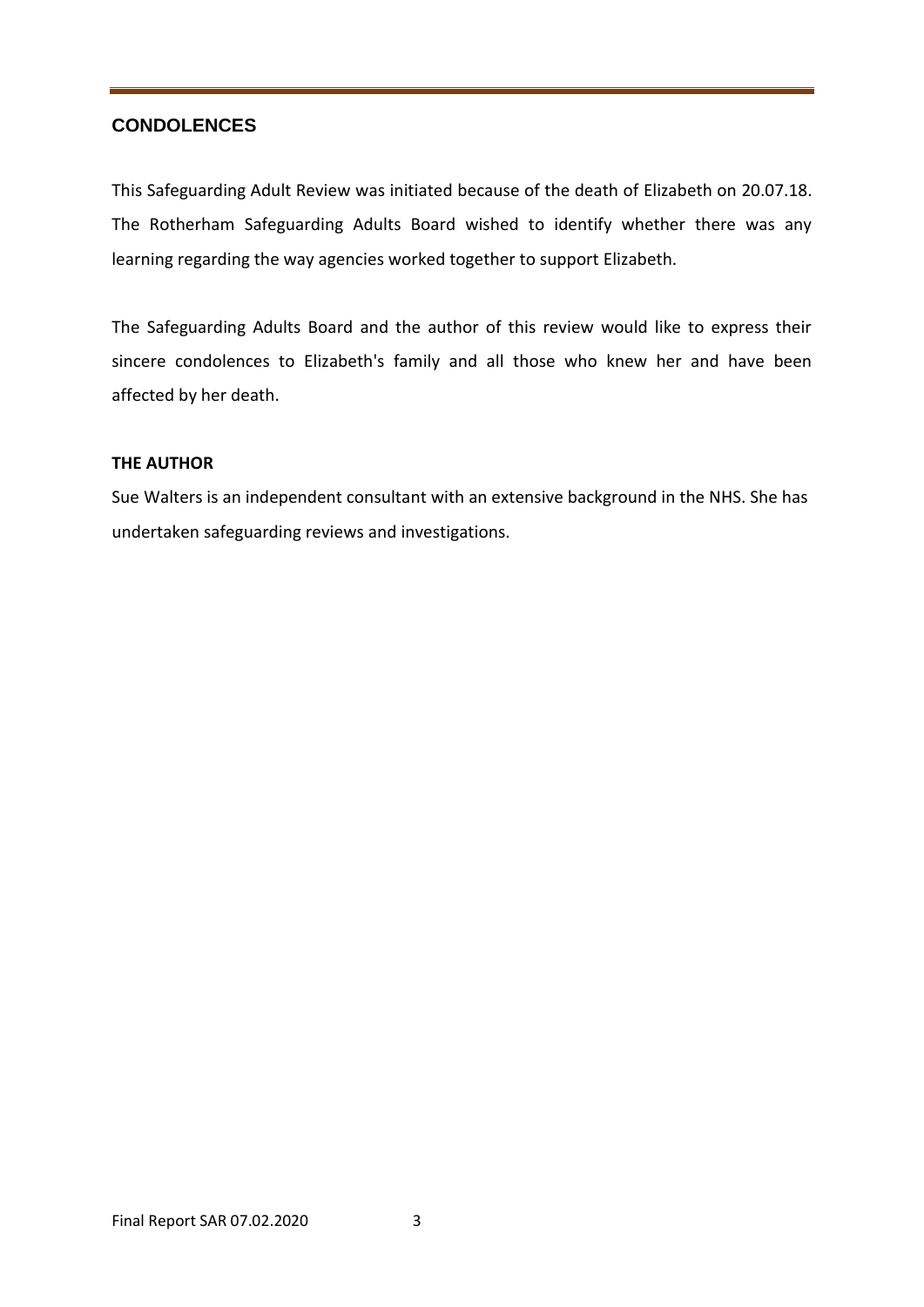# 1. REASONING FOR CONDUCTING THIS SAR

Following Elizabeth's death, a 'lesson learned' exercise took place in November 2018. The agencies who had been involved in supporting Elizabeth since 2013 submitted chronologies to try and gain an understanding of what, if anything, could have been done differently. At this meeting several concerns were raised regarding the care and support Elizabeth received and this resulted in a Section 42 safeguarding enquiry. The Safeguarding enquiry recommended a Safeguarding Adult Review (SAR) as it was felt that Elizabeth may have died because of self-neglect and there was reasonable cause for concern regarding how agencies responded to Elizabeth and had worked together.

The purpose of the SAR is to identify multi-agency learning for future practice. To this end, the practitioners were invited to a learning event and have fed into the shaping of themes, the learning to strengthen practice and where possible to acknowledge good practice.

# 2. TERMS OF REFERENCE:

A SAR should

- Take place within a culture of continuous learning and improvement across the organisations that work together to safeguard and promote the wellbeing and empowerment of adults, identifying opportunities to draw on what works and promote good practice;
- Be proportionate according to the scale and level of complexity of the issues being examined;
- Ensure professionals are involved fully in reviews and invited to contribute their perspectives without fear of being blamed for actions they took in good faith;
- Focus on learning and not blame, recognising the complexity of circumstances professionals were working within;
- Develop an understanding who did what and the underlying reasons that led individuals and organisations to act as they did;
- Seek to understand practice from the viewpoint of the individuals and organisations involved at the time and identify why things happened;
- Be inclusive of all organisations involved with the adult and their family and ensure information is gathered from frontline practitioners involved in the case;
- Include individual organisational information from Internal Management Reviews / Reports / Chronologies and contribution to panels;
- Make use of relevant research and case evidence to inform the findings of the review;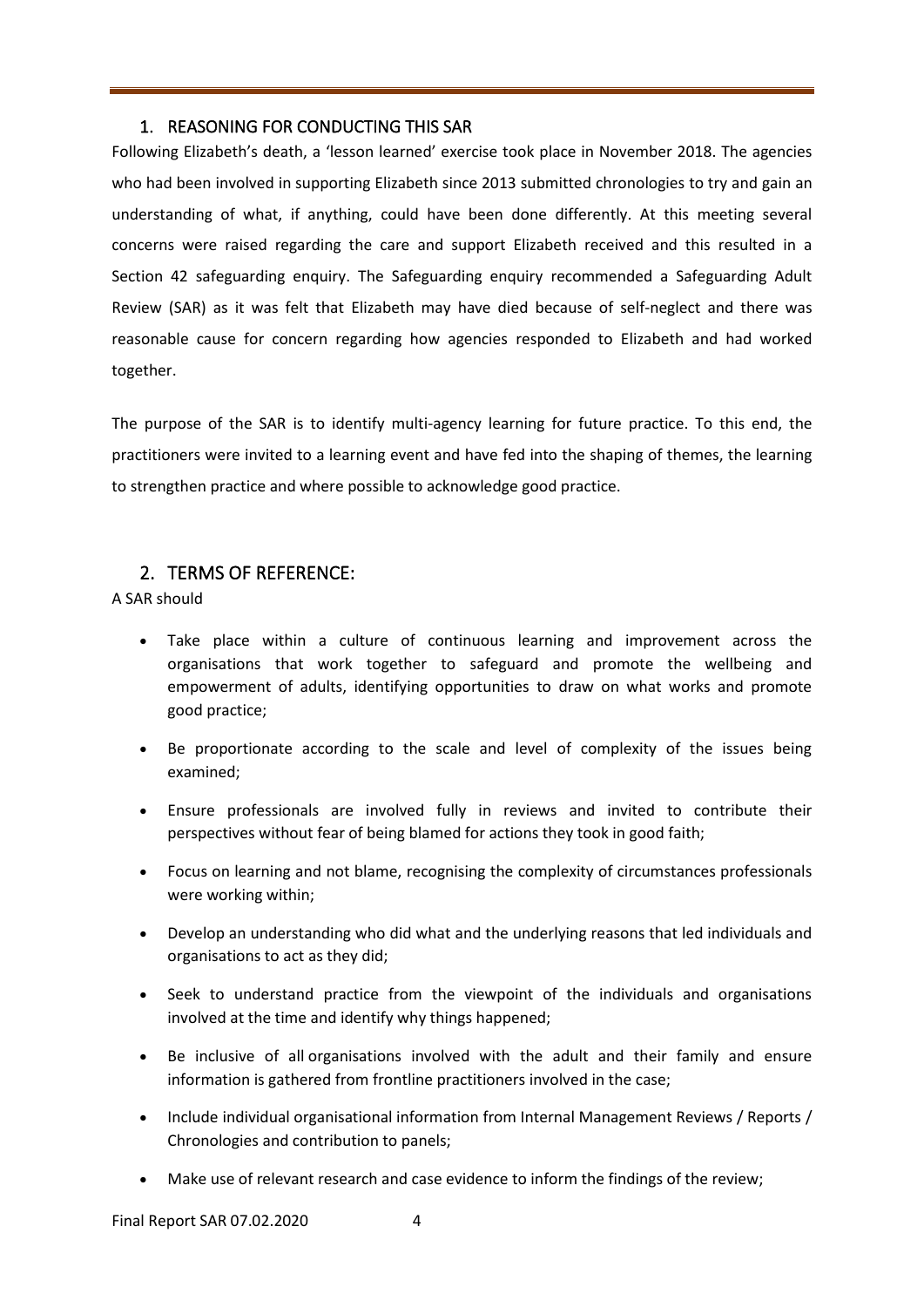- Identify what actions are required to develop practice;
- Include the publication of a SAR Report (or executive summary);
- Lead to sustained improvements in practice with a positive impact on outcomes for adults.

### **Questions to be answered by the Agency Reports and considered by the Overview Report.**

- i. Please outline your organisations specific role and responsibility for Elizabeth prior to her discharge into Placement 3, including Nursing home 1 and Placement 2 Rehabilitation.
- ii. Outline the pathway and interagency partnership working to;
	- a. Fully fund Elizabeth's care at Nursing home 1
	- b. The process from going from fully funded healthcare to Independent Funding Request (IFR) and please outline the criteria
	- c. What the process was to continue funding via IFR
	- d. Who was involved in the decision making regarding the IFR/CHC/Social Care funding
	- e. What was the involvement from partners/colleagues?
	- f. Please outline organisations key decision points and decision makers
	- g. Please include all assessments of need and Elizabeth's involvement including Health, Rehabilitation and Social Care
- iii. What consideration was made to discharge Elizabeth from Placement 3 Placement 4 and what assessment of need took place, outline any reported mental state
- iv. It is suggested that Elizabeth's mood and alcohol consumption and unwillingness to engage with services was noted but no evidence of support evidenced by agencies, please provide evidence
- v. Please outline any agreed support for shopping, meal preparation and medication prior to the move into Placement 4
- vi. What consideration was taken to accommodate Elizabeth's physical disability with Placement 4 and what was the provision of meals and how was the risks mitigated as there is some suggestion that Elizabeth could not access or use the cooker and kitchen cupboards
- vii. Was any assessment completed for Elizabeth's capacity due to mood and alcohol consumption

#### **Organisations to be involved with the review and agency reports required:**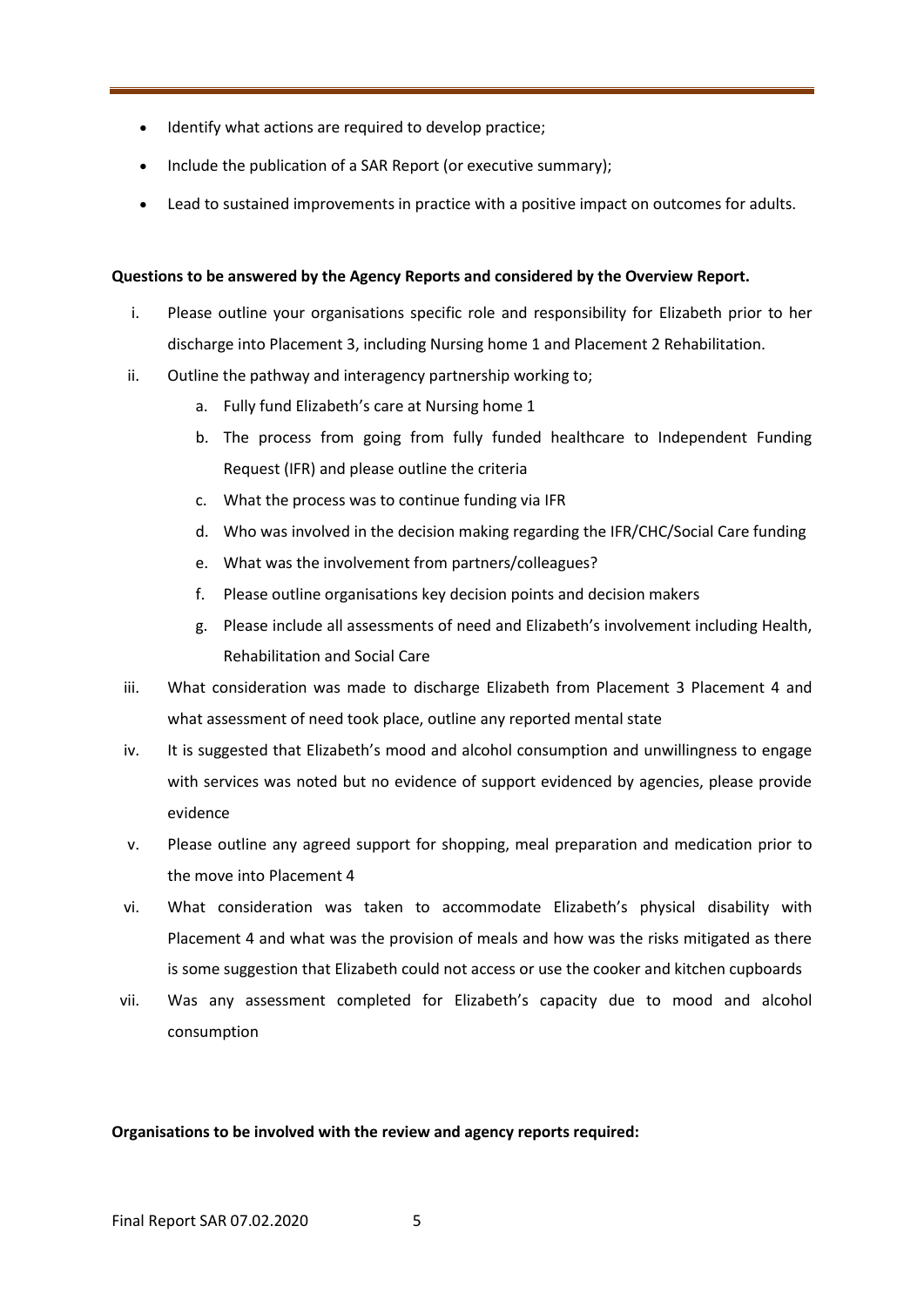- Rotherham Metropolitan Borough Council Adult Social Care, Housing and Public Health. (Hospital Social Work Team.)
- Rotherham Metropolitan Borough Council Adult Social Care, Housing and Public Health. (Rothercare)
- Rotherham Metropolitan Borough Council Adult Social Care, Housing and Public Health. (Housing)
- Rotherham Metropolitan Borough Council Adult Social Care, Housing and Public Health. (CHC Team)
- Rotherham, Doncaster and South Humberside Trust (RDaSH) Mental Health and Substance Misuse services
- Rotherham NHS Foundation Trust (Ward Discharge)
- Occupational Therapy
- Rotherham Clinical Commissioning Group (CCG) CHC Team
- Domiciliary Care Provider
- Residential Home
- Placement 3
- Placement 2 Rehabilitation Unit
- Her Majesties Coroner's Office

# 3. TIMEFRAME FOR THE SAR

The review considers agency involvement from Elizabeth's admission into hospital in 2013 following her fall until the date of Elizabeth's death in July 2018.

# 4. REVIEW PRINCIPLES, HINDSIGHT AND POSITIVE REFLECTION

The primary purpose of this review is to learn lessons. SAR's are not investigations or concerned with disciplinary issues, these are for the police, the coroner and operational directors to address. Similarly, it is helpful to reflect on the statements contained in the Report of the Mid-Staffordshire NHS Foundation Trust Public Inquiry, led by Robert Francis QC:

*"It is of course inappropriate to criticise individuals or organisations for failing to apply fully the lessons to be learned from the knowledge that is now available, and accepting in the light of that knowledge, not possessed at the relevant time, that more or earlier intervention should have*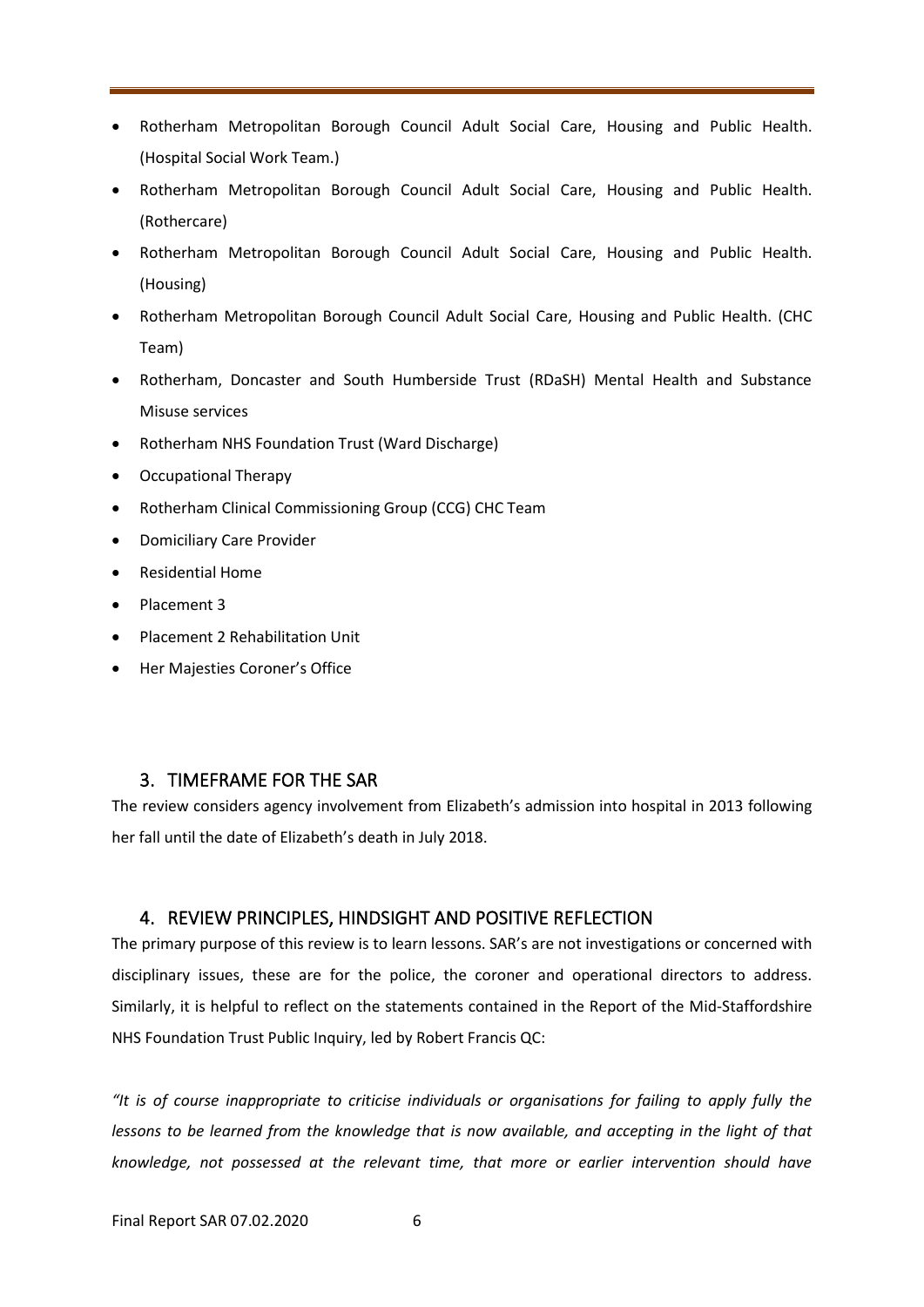*occurred. It must be accepted that it is easier to recognise what should have been done at the time. There is, however, a difference between a judgment which is hindered by understandable ignorance of particular information and a judgment clouded or hindered by a failure to accord an appropriate weight to facts which were known."<sup>1</sup>*

Participants at the learning event held on October 23<sup>rd</sup> 2019 while wanting to learn raised a significant challenge about understanding hindsight bias. Hindsight, as in actions that should have been taken in the time leading up to an incident, can seem obvious because all the facts become clear after the event. This tends towards a focus upon blaming staff and professionals closest in time to the incident. The approach taken in this review has been to examine how things were and perceived to be at the time, why decisions were made and actions taken at the time.

"*What hindsight does is it blinds us to the uncertainty with which we live. That is, we always exaggerate how much certainty there is. Because after the fact, everything is explained. Everything is obvious. And the presence of hindsight in a way mitigates against the careful design of decision making under conditions of uncertainty."— Daniel Kahneman*

# 5. OVERVIEW

The following summary is based on agency reports and additional information provided by practitioners at the learning event, and small group discussions.

# **February 2013 -16th September 2013**

Elizabeth was a 60 year old lady who, following a serious fall at home on 20<sup>th</sup> February 2013, spent a number of years in 24 hour care. This was the start of a traumatic journey for Elizabeth, who was still relatively young in her 50's, and which included a cardiac arrest on 4<sup>th</sup> March 2013. Elizabeth's fall in 2013 left her with a spinal injury which completely changed her life.

# **16th September 2013 - June 2016 Hospital and Nursing home 1**

**<sup>1</sup> Report of the Mid-Staffordshire NHS Foundation Trust Public Inquiry Executive Summary pp23 Francis QC, Robert February 2013. [https://www.gov.uk/government/uploads/system/uploads/attachment\\_data/file/27912](https://www.gov.uk/government/uploads/system/uploads/attachment_data/file/279124/0947.pdf) [4/0947.pdf](https://www.gov.uk/government/uploads/system/uploads/attachment_data/file/279124/0947.pdf) (accessed 24.03.2016)**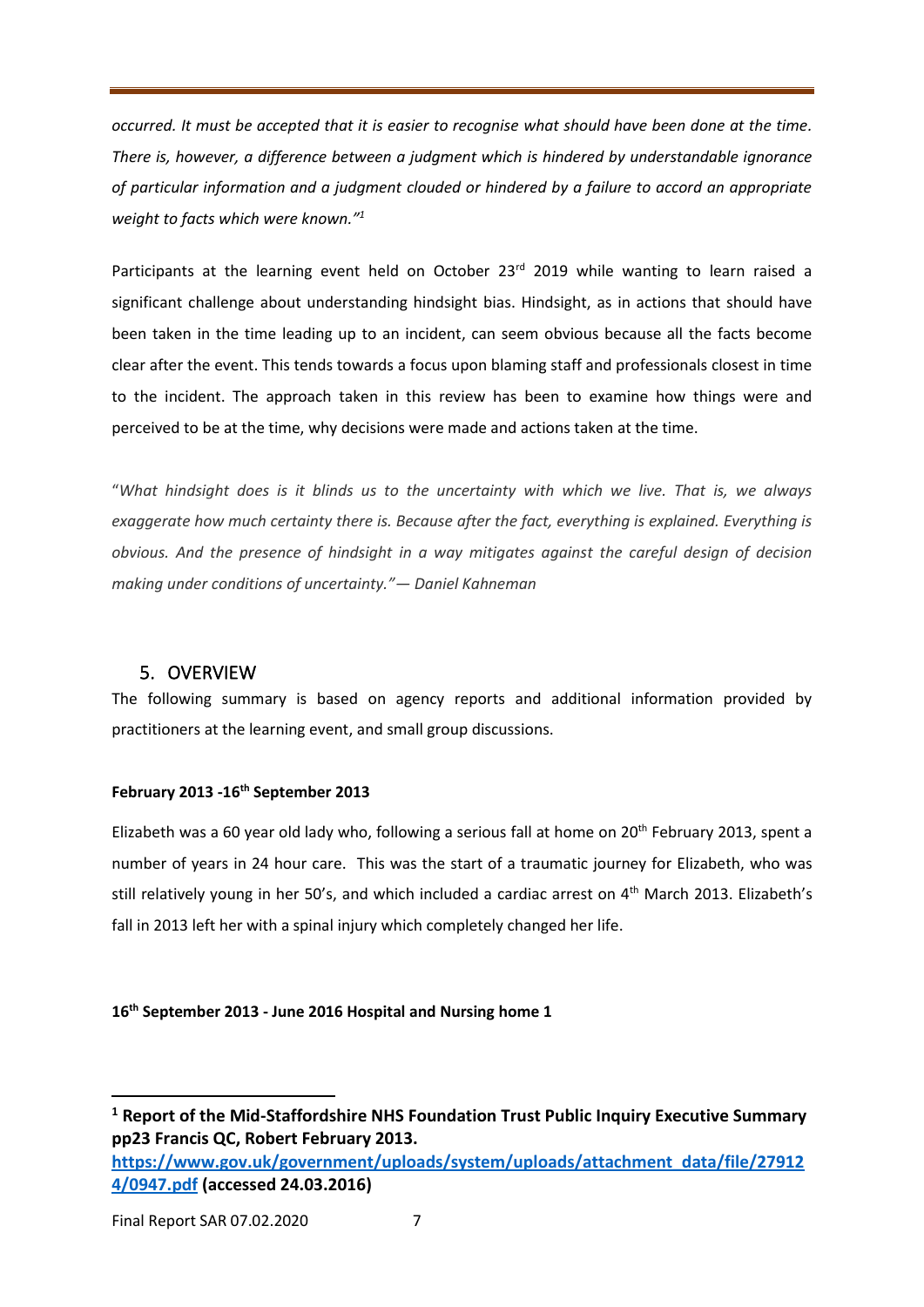Elizabeth was discharged from hospital into Nursing Home 1 where she was fully funded by *Continuing Health Care (CHC)*. This was because at the time it was felt that Elizabeth was not at a point to engage in rehabilitation. Comments by participants and in IMR reports highlight Elizabeth's anxiety due to her injury and the separation from her mother.

# *'Elizabeth was often unable to participate in the rehabilitation process due to her anxiety'. (Rotherham NHS Foundation trust)*

It is not clear how professionals engaged Elizabeth in this decision-making process and what other options had been available. For example, what adaptions could have been made to Elizabeth's mothers home? Elizabeth had an increased weight gain during this period (25kgs over 7 months) and was dealing with many changes such as learning to live with a supra pubic catheter, and a new environment away from her mother. There is no real evidence of health and social care input into Elizabeth's life other than routine appointments. at this point. Her GP was requested to review her medication on a couple of occasions due to her 'low mood'. In late 2015 a meeting is held to discuss her potential rehabilitation but this is not progressed for several months.

#### **June 2016 –October 2016 Placement 2 Rehabilitation**

in March 2016, a decision was made that Elizabeth was suitable for rehabilitation, and was admitted into Placement 2 Rehabilitation into a neuro-rehab bed. It was felt that she would benefit from further slow stream rehabilitation and an *Independent Funding Request (IFR)* was granted. Elizabeth made steady progress and was eventually able to sit unsupported and undertake standing transfers with the support of two people and a stand aid

'*However her anxiety over her condition and separation from her mother was a constant feature. Due to her improvement, discharge to Placement 3 was arranged to allow her to build on the progress she had made. '(IMR The Rotherham NHS Foundation Trust)*

# **October 2016 - 29th June 2018 Placement 3**

In October 2016, Elizabeth left Placement 2 Rehabilitation to go to Placement 3 to undertake a period of transition rehabilitation to develop her skills. Elizabeth felt 'safe' during her time in Placement 3 . This was still funded by Independent Funding Request.

Elizabeth made great gains in her daily life skills, mobility and general confidence. She engaged effectively with physiotherapy, walking practise, standing practise and upper limb work. Elizabeth then suffered several setbacks, she had two foot operations - ankle arthrodesis designed to increase her ability to weight bear and walk, various infections and then her Mother passed away suddenly in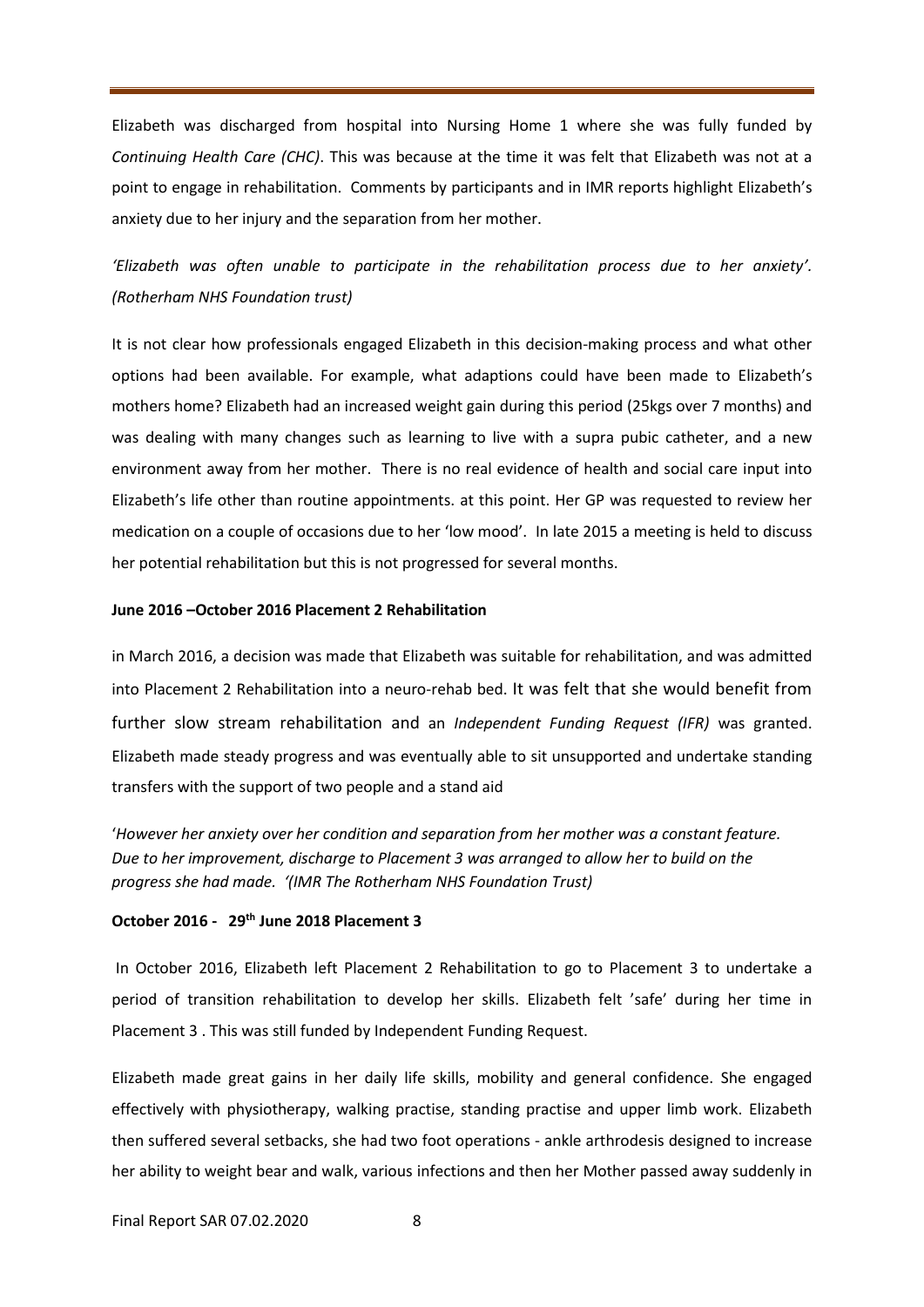March 2018. This led to Elizabeth having an increase in depression and anxiety and saw her alcohol consumption increase. This seemed to have been 'managed 'by staff at Placement 3 on a measured alcohol monitoring programme. The difficulties experienced by Elizabeth were succinctly described by the IMR author from Rotherham NHS Foundation Trust:

*'Elizabeth had to cope with many significant life-events in addition to her mothers' death, an acrimonious relationship with her nearest relative, isolation and her self-expressed feelings of uselessness and dependence compounded by having to settle the affairs of her late mother and disperse the contents of her much-loved home at a time when her personal resources were severely compromised.'*

In April 2018, the Clinical Commissioning Group (CCG) ended Elizabeth's Independent Funding Request and a Decision Support Tool (DST) was organised for the  $27<sup>th</sup>$  April 2018. Elizabeth was present and was accompanied, at her request, by a manager from Placement 3. At this meeting, Elizabeth was said to be very social and engaging in conversation. *'Interacted well' 'Likes to get to know people first' 'Manages her anxiety through coping strategies and talking to staff at Placement 3 in a group session'* This fits with previous descriptions of Elizabeth as a 'social person'.

From a professional viewpoint, Elizabeth was engaged and in agreement. If we stand back and reflect, we might question the validity of this assumption with the benefit of hindsight. There was no independent advocate and even though Elizabeth received paperwork about recommendations, no appeal process was followed. Elizabeth did want to move on from Placement 3. We cannot be sure though that she understood the consequences of a recommendation that meant that she would move so quickly to living independently and alone for the first time in many years. The IMR report submitted by Placement 3 describes their sense of frustration that Elizabeth's presentation as someone very independent and capable masked the reality of how she would/could live without a high level of support.

*'Elizabeth presented as being very capable and independent, so it is difficult at such a one-off meeting to convey the pervasive impact of her anxiety issues as the information didn't fit into the boxes/ criteria being assessed.'* 

Staff at Placement 3 strongly recommended that because of Elizabeth's 'low state of mind' that she should continue with 24 hour care until she had improved.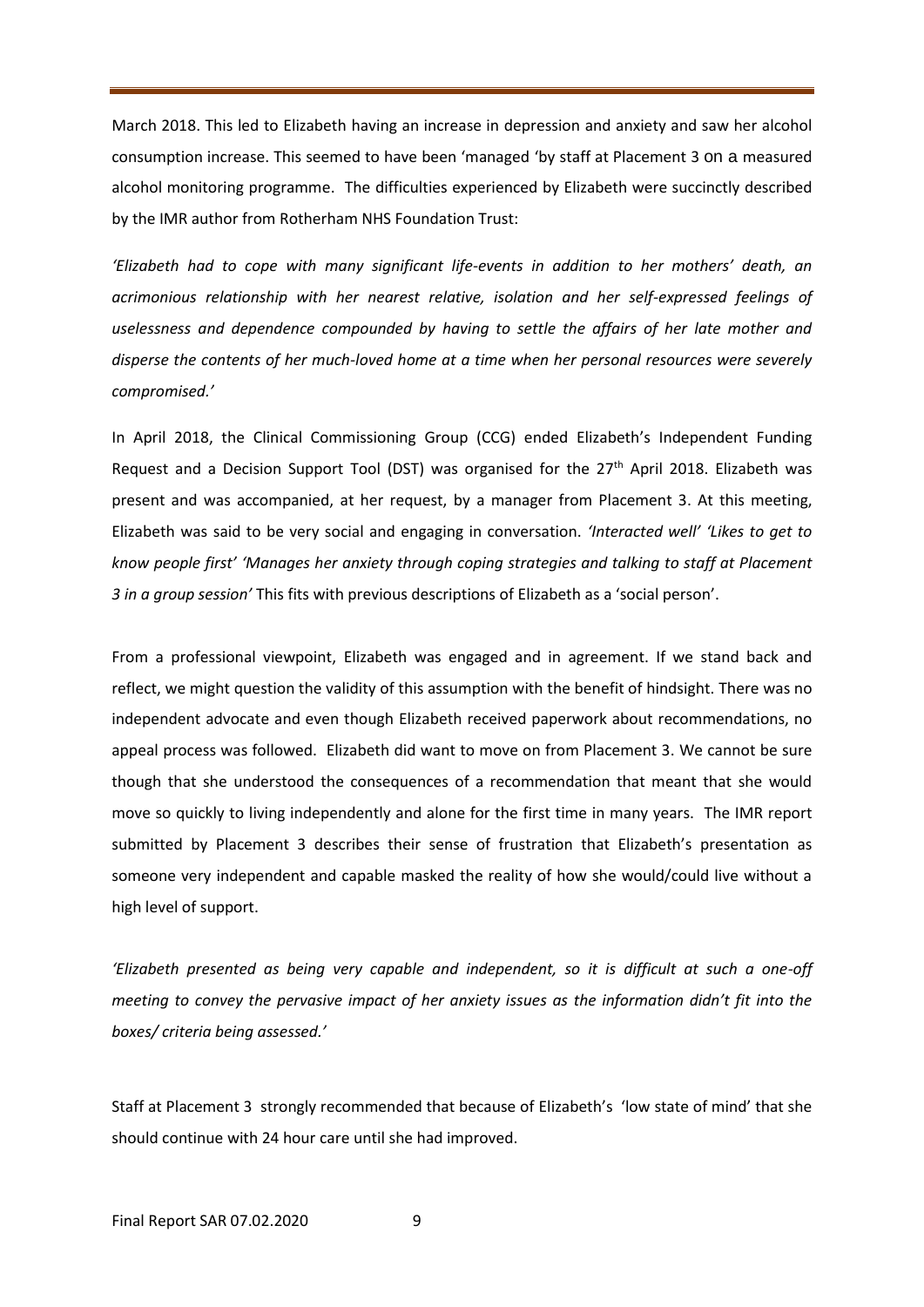The Local Authority (LA) stated at the Learning Event that they had very little history on Elizabeth, as she was not known to social care. Elizabeth had in fact been known and assessed for previous DST's, jointly with the CHC team in the CCG. She was of course known by other services who began to flag concerns about a 'low mood', the impact of Elizabeth's mother's death, and increased alcohol intake.

The outcome of the DST was that Elizabeth had no 'Primary Health Need' (Continuing Health Care need), therefore her current placement at Placement 3 was no longer an option due to it being out of RMBC<sup>2</sup>'s ability to commission health placements.

The subsequent local authority assessment in May 2018 echoed the concerns expressed by Placement 3 staff, in their report and at the learning event, in terms of Elizabeth's need for high levels of support.

'*Without high level of continuity of support Elizabeth would be at significant risk to her health and negatively impact her well-being needs.' (AD Continuing Healthcare Team May 2018<sup>3</sup> )* 

The IFR panel agreed to extend funding for the placement for a further two months giving an end date of 30<sup>th</sup> June 2018. The few months prior to this decision demonstrated a complex and complicated scenario with delays. The funding was only increased to allow time to find Elizabeth a placement and not for rehabilitation.

The allocated social worker from RMBC made a number of visits to Elizabeth with professionals from other agencies to get Elizabeth's views and outcomes. Elizabeth had been offered some accommodation but was clear that she only wanted to live in a specific area known to her and expressed to social care that she did want to live independently. This was an area she knew well and had lived in with her mother.

#### **29th June 2018 - 20th July 2018 Placement 4 Temporary accommodation**

Elizabeth moved into temporary accommodation (8 Weeks Max) at Placement 4 with support from the re-ablement service. The 8 week placement was in place whilst Elizabeth placed bids on properties in the areas that she would like to live and that were either adapted or could be adapted.

<sup>2</sup> Rotherham Metropolitan Borough Council

<sup>3</sup> Rotherham Metropolitan Borough Council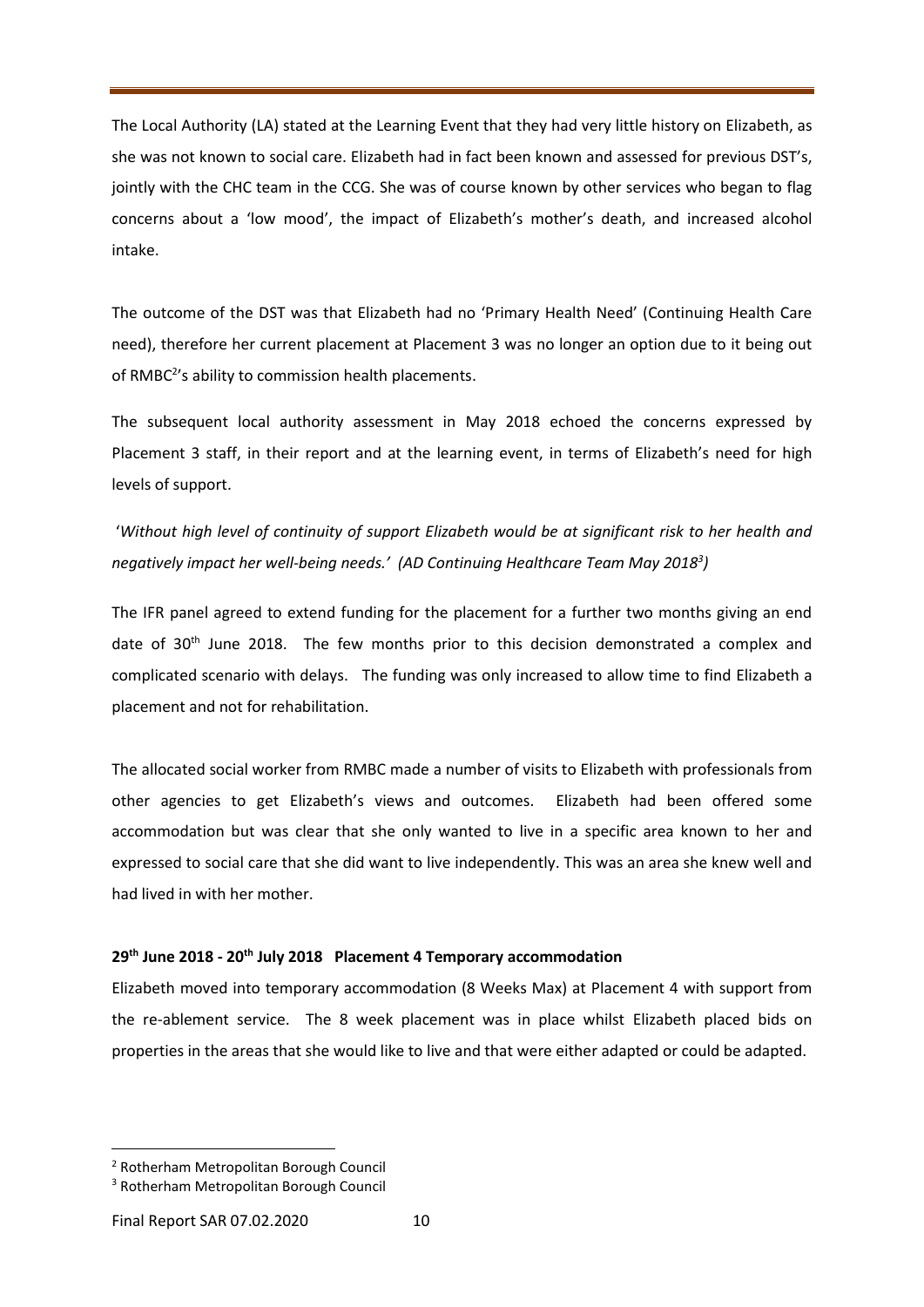The domiciliary care provider care package commenced with support. At the Learning event, Adult Social Care confirmed that although a one to one meeting had not been carried out with the Domiciliary Care Provider, a detailed support plan, with Elizabeth's health and social history and alcohol dependency, was shared with the Agency. We learnt that the domiciliary care providers did not feel that they had received a full handover and were not aware of Elizabeth's history. Elizabeth made frequent visits back to Placement 3 to say how unhappy she was with her care package. She expressed her dislike of Placement 4 and said that she didn't like change. She was worried that she couldn't cook properly, that she did not have a working television in her bedroom and that she was in bed too early. It was not brought to the Social Workers attention that Elizabeth was worried that she would not be able to manage the cooking. Elizabeth was offered support via mainstream services such as alcohol services but had declined.

Elizabeth had a full Care Act Assessment and was due for a six week review. An unplanned review was arranged a day before she had the overdose. The Domiciliary Care Provider did not make any contact with Adult Social Care or raise any concerns during the time they had care involvement with Elizabeth.

Even though Elizabeth had a Care Act Assessment and previous assessments somehow Elizabeth's holistic needs were missed. There was no evidence of a complete review of Elizabeth's emotional health and well-being. At this point, Elizabeth stated that she was: '*unable to see a future at the moment'* and that she *'felt like she wanted to be dead'.*

The Community Matron, who was very concerned about Elizabeth's deteriorating mental and physical health*,* informed the social worker that Elizabeth had agreed a 24-hour care placement. It became clear in subsequent discussions that the CCG CHC team were under the impression that Elizabeth via the Community Matron had made a previous request for 24 hour care and this had been 'turned down' by social workers. There is no evidence to suggest that this was the case but it did lead to the local authority requesting an assessment by mental health services. Elizabeth's agreement to explore 24 hour care was a new development for the social work team. It was a 'complete turnaround' of Elizabeth's previous requests.

The IMR report from Rotherham, Doncaster and South Humber NHS Trust (RDASH) states that a mental health assessment took place and that the changes in her accommodation had been "*the direct cause of her low mood'.* There is also a brief comment about Elizabeth's deteriorating physical health. This did not lead to a referral back to Continuing Health Care in terms of deteriorating

Final Report SAR 07.02.2020 11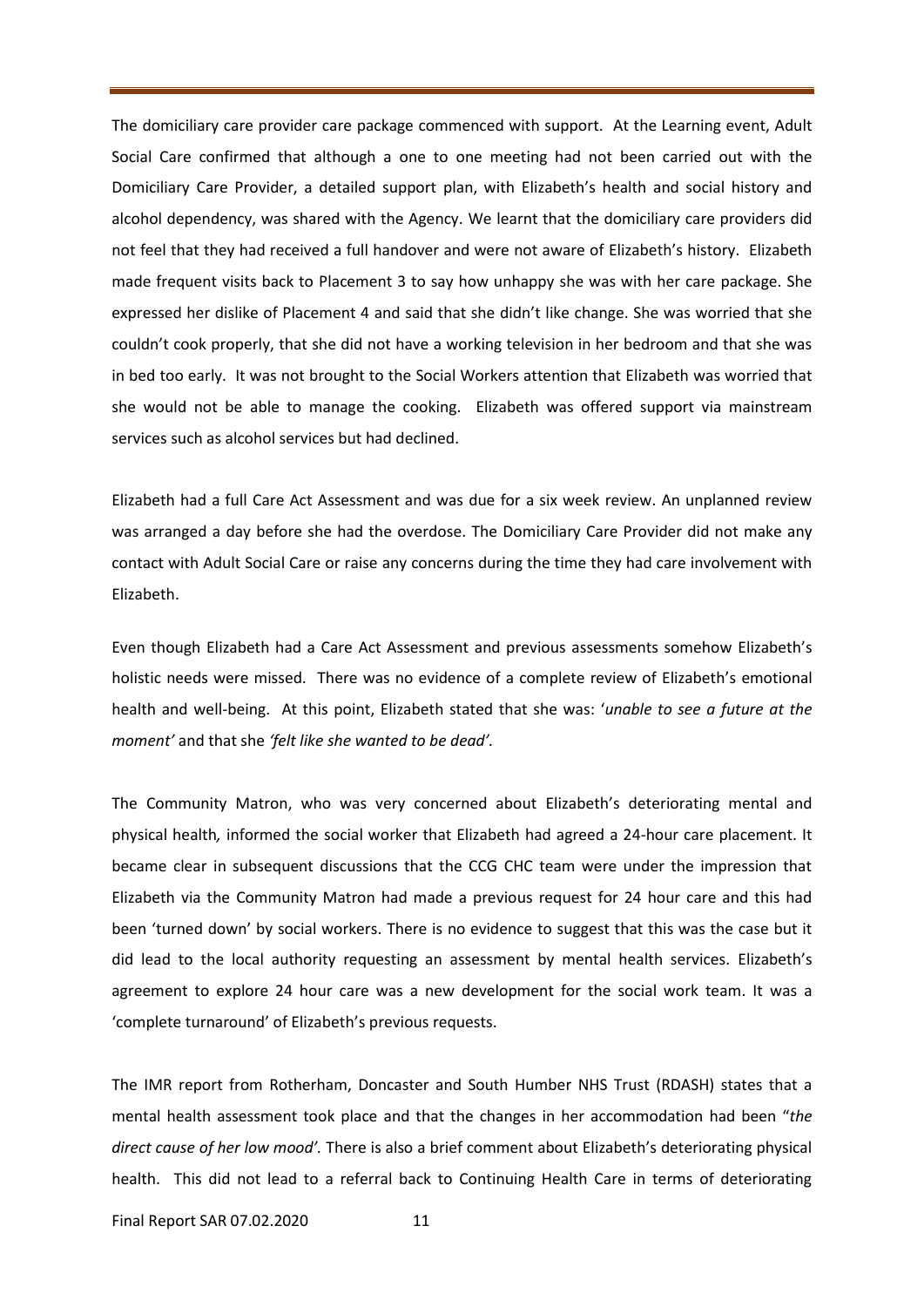physical health. The local authority completed the CHC checklist but of course it could have been completed by other professionals who were in contact with Elizabeth, such as. GP. Community Matron. Mental Health, Placement 3 and enablement services

We now know that Elizabeth died from hospital acquired pneumonia, after an intentional mixed overdose, her liver function improved with the hospital support, but she deteriorated due to the pneumonia and sadly passed away.

# 6. THE LEARNING EVENT

Each agency produced an excellent chronology of events. Feedback by the author at the event was that there was no picture of who Elizabeth was as a person, and what her life was like before 2013. The Learning event provided us with all a greater sense of Elizabeth's life. For example, she was known to some of the nursing staff and to the Community Matron as Elizabeth had worked in hospitals as a cook over many years.

'*She was an intelligent, lively lady, with a great sense of humour and was well liked by all who met her. Elizabeth was incredibly generous and kind. She was always smartly dressed and had pride in her appearance. She was reported to have had long term anxiety and depression and had used alcohol as a coping strategy' (Learning Review November 2018)*

We heard that Elizabeth had a boyfriend at one point, but there was no mention of this in any assessments. We heard that she had previously had some issues with alcohol and later heard that she may have taken an overdose before 2013. She lived with her Mother for many years , and we heard how her death left Elizabeth bereft and traumatised. We were reminded that during the move to Placement 4 she was still grieving. In short, we remembered that Elizabeth was not the sum of her physical needs/ after her fall.

The Learning event gave staff from different agencies an opportunity to reflect on:

- What worked well
- What could be improved for other people in the future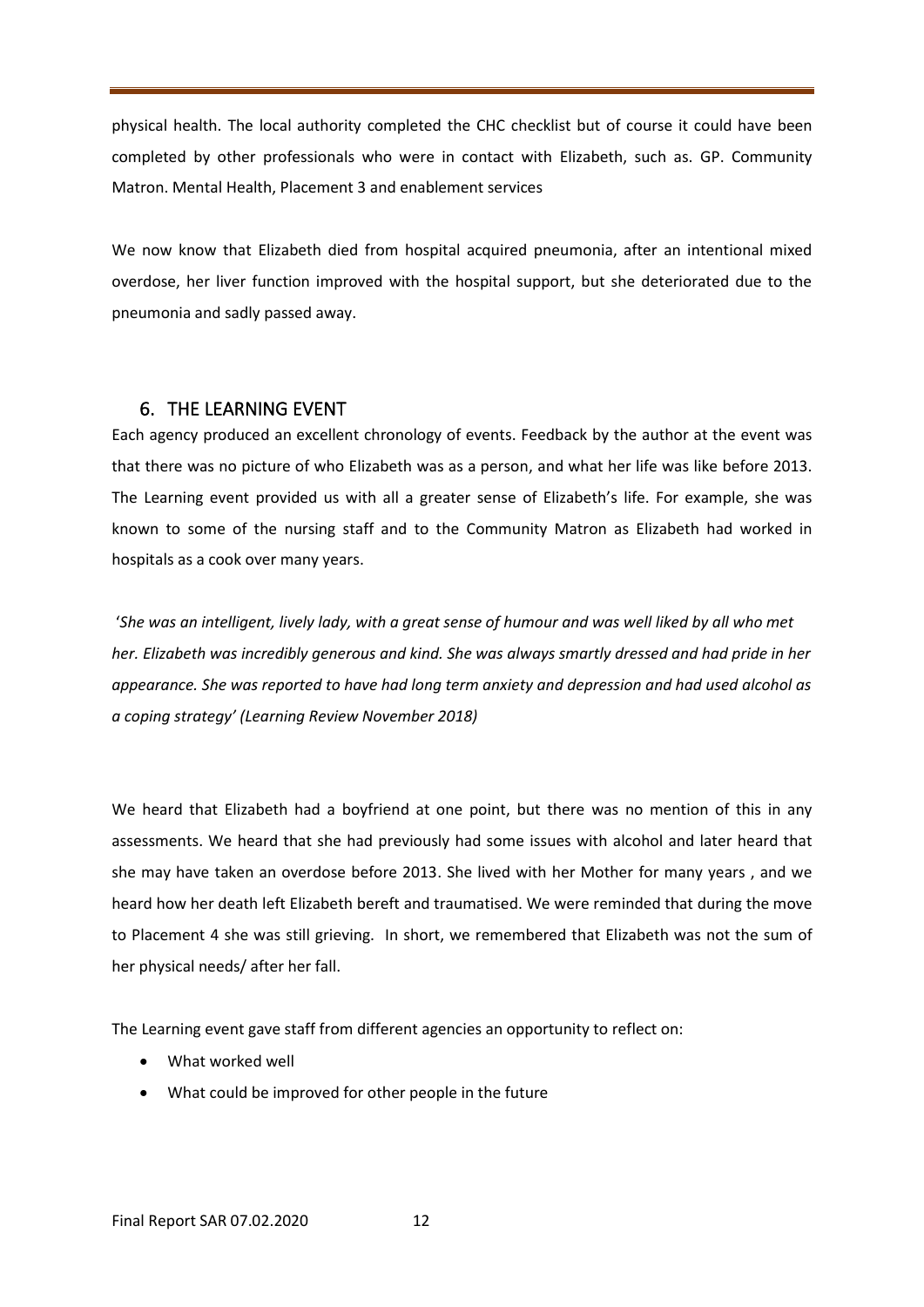Participants discussed the importance of understanding hindsight bias and the need to understand context during the scope of the review. Exchanges were positive and there was good critical challenge and questioning rather than a focus on blame and criticism.

#### **Good points**

Elizabeth was not 'taken off the books' by the CCG CHC team although in theory, the CCG CHC team would have no further contact once the DST was completed. The Community Matron, and Placement 3, all continued to advocate on Elizabeth's behalf.

An assessment was planned by social care on the day that Elizabeth took an overdose. The social care team had taken on board concerns expressed by other agencies and at the same time felt paralysed by legal barriers and processes.

Positive collaboration between the Housing Occupational Therapist, Social Worker and the Extra Care Housing Manager to support Elizabeth's complex needs and avoid her having to move to somewhere she did not feel she could settle.

Elizabeth expressed concerns about how she was dealing with her physical changes and expressed a wish to die on at least three occasions prior to her move to Placement 4. It appears that she was seen promptly by Psychologists and Psychiatrist. Her GP made an urgent referral to the Access Team<sup>4</sup> in January 2016. The referral indicated a long standing history of depression and queried the option of therapy. She was assessed, the outcome of which was relayed back to the GP in March 2016, indicating that she did not require input from mental health services. Her involvement from then to just prior to her death was sporadic in nature. Elizabeth was referred to the Access Team on 11 July 2018 following suicidal ideation and it was felt that she did not require further input from secondary services.

Following the overdose, she was reviewed by the Mental Health Liaison Team in Rotherham Hospital. They reported that the overdose was connected to a breakdown of care provision, the impact of changes to funding, which meant that Elizabeth had to move to accommodation which she felt was unsuitable. The assessment also indicated other contributory factors to her low mood, including the death of her mother. The RDaSH report suggests that 'It *may have been prudent to bolster a risk assessment with identifying clear support mechanisms for Elizabeth. '*

<sup>4</sup> RDaSH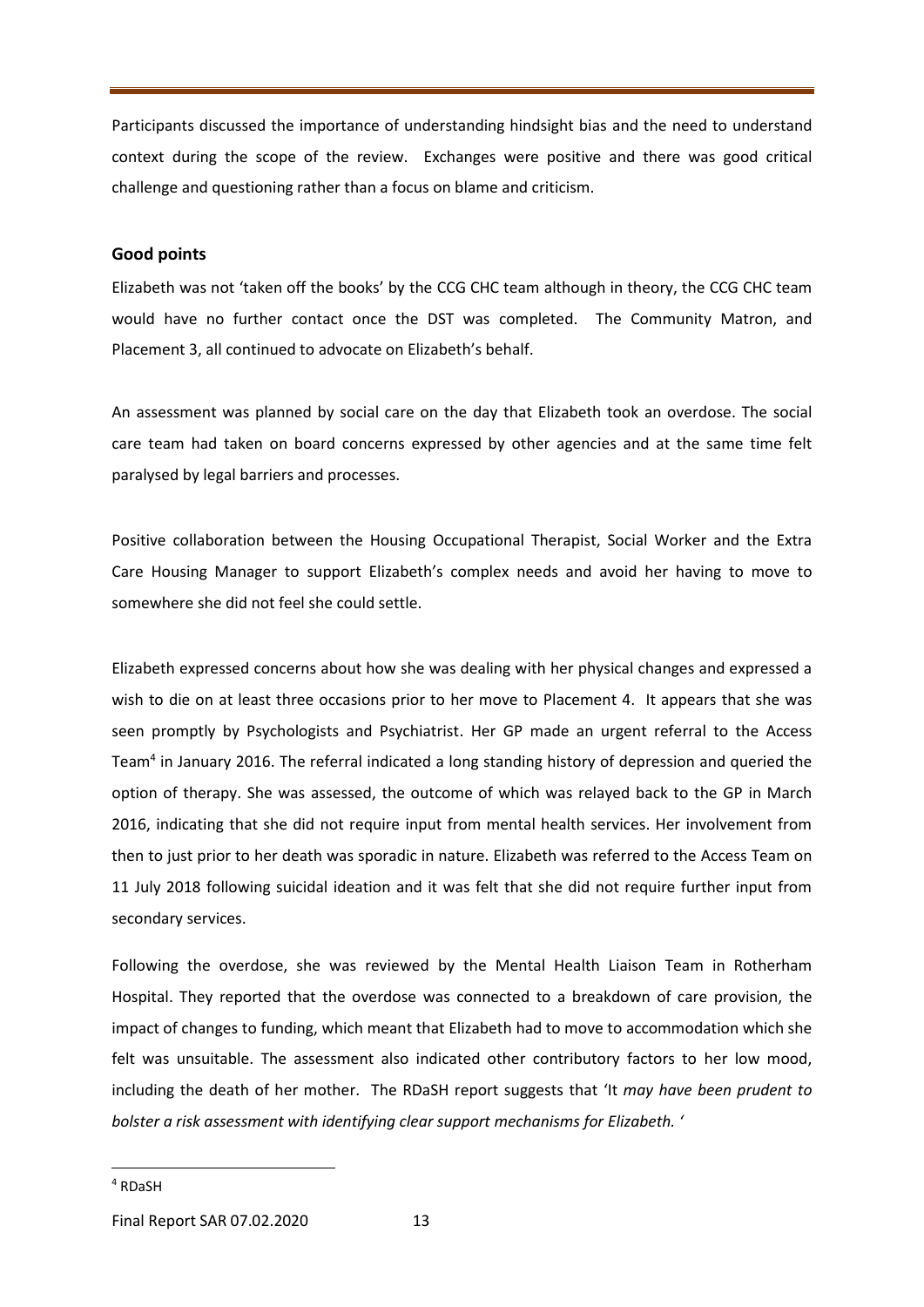Elizabeth's capacity to make decisions was considered by agencies and attempts were made to involve her in decision-making.

"*I want to build on the support I had and want to live on my own and manage my own routines. I understand that it would be difficult but nothing comes free, I want to see that I move into an adapted accommodation that is suitable". "I don't consider going to a care home would be a better option".*

The learning event identified that capacity should not have been the main concern but how transitions were managed to help Elizabeth to adapt to yet another change.

#### **Learning points**

#### **'Managing change – not capacity '**

Participants suggested that a focus on capacity had not been helpful as the real issue was about managing the changes and transitions for Elizabeth. This should have included a clear exit strategy and transition plan once it was agreed that funding could not continue. The discharge process could have started much earlier, particularly when the placement is funded by IFR.

*'If we know someone is in an IFR placement we need to work as an MDT'*

Elizabeth was still grieving the loss of her Mother and had been dealing with her mothers' estate, plus was increasingly using alcohol which meant that she was not in a good position to make more life changing decisions. Social Care did try to delay discharge but this was not agreed.

Participants felt that there had been a protracted period of discussions about funding and then an abrupt end. '*No buffer' as one participant stated.* Elizabeth's high anxiety and low mood might have raised 'red flags 'about her readiness to live semi independently. Staff advocating for Elizabeth did not feel that their voice was heard by the IFR panel.

An additional fact emerged at the learning event concerning the sale of Elizabeth's mothers' property. Elizabeth had not been able to return to this property but would receive payment following the sale. Waiting for this and factoring this into planning might have been helpful.

#### **Case Management**

During discussions about funding there were multi-disciplinary meetings(MDTs) taking place. However, when we reviewed this at the learning event some practitioners felt that the right people

Final Report SAR 07.02.2020 14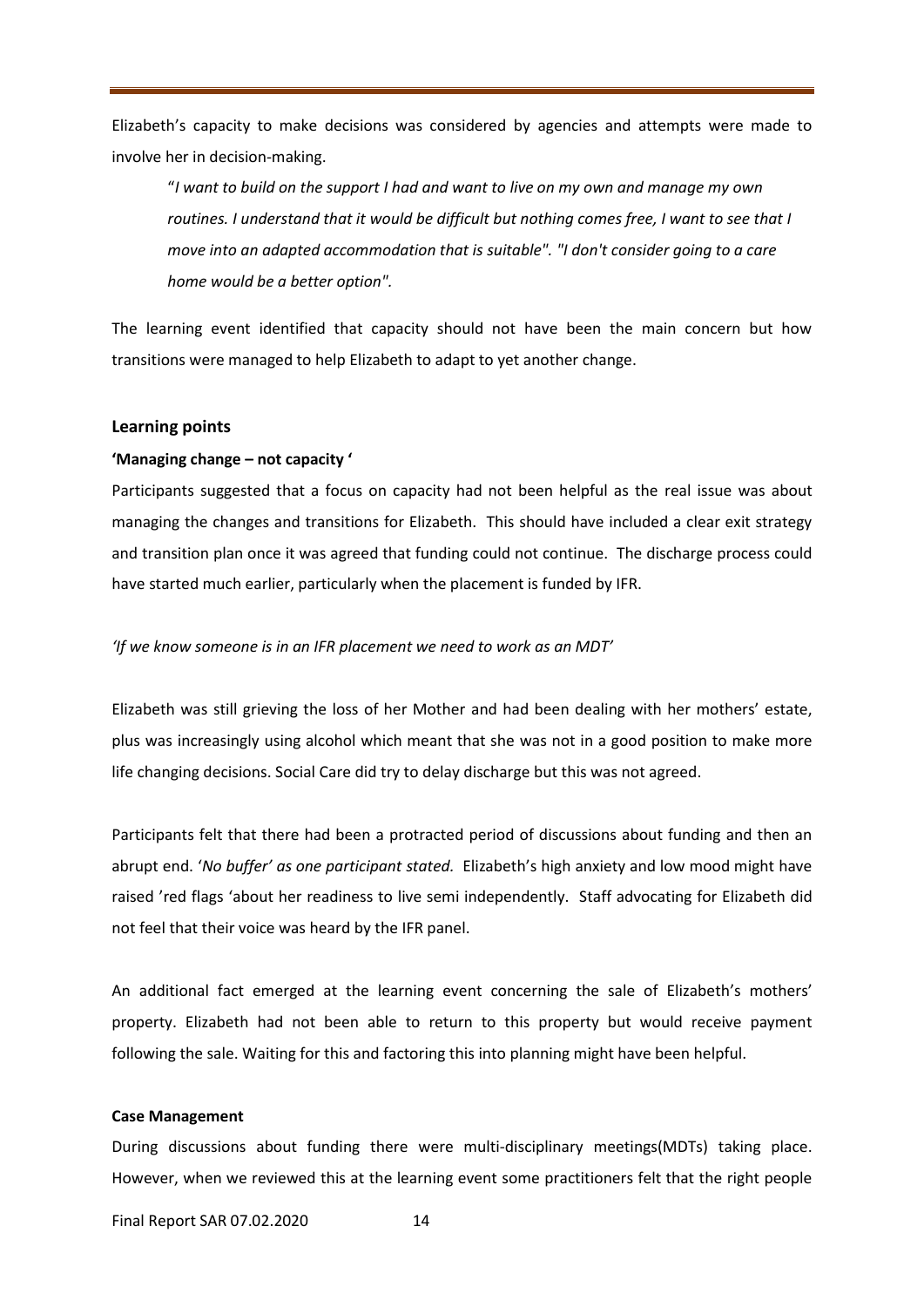had not been invited to the meetings and that there was therefore a missed opportunity to share the full range of information. In addition, there was a sense of a lack of clarity about who was managing /coordinating decision making and placements. At the same time, the CCG and RMBC clearly articulated the process that was followed at each point. For example; for DST, it would be a nurse representative; for IFR this would be the referrer (in this case the Community Matron) and RMBC for the placement in Placement 4. However, we are still left with the view of some present at the event and in reports, that for some reason the process was not understood outside of the decision making groups and MDT.

Following the event, some attendees reflected and felt that the emphasis on CHC ending became a distraction, *a red herring'*, a focus on process over the person. It is perhaps possible that people lost sight of Elizabeth's age and saw her as an older person. Elizabeth had legitimate concerns about how she would manage and was clear about what support she needed and how she wanted it. In the middle of this, concerns raised by different agencies and practitioners were therefore not addressed, or escalated through the right channels. This took the focus away from the great and lasting impact of Elizabeth's mothers death and her increasing anxiety.

They raised the following questions for future learning:

- Why wasn't step down considered as an option?
- What stopped the agencies working with Elizabeth from asking for this?
- Could Elizabeth have stayed longer at Placement 3? Was there a duty of care?
- Why did we all have to hurry? What was the hurry given that Elizabeth would receive a substantial payment from her mother's property?
- Why wasn't a new MDT called to restart the DST process when there was concern about Elizabeth's possible deterioration in health?

Of course, anyone of the agencies could have raised the above and simply said that' this is not right'. Indeed, this was the resounding message from attendees at the learning event. Yet again, we must remember the challenge of hindsight bias.

#### **Making Safeguarding Personal**

Participants at the event concluded that an emphasis on funding and 'wrangling' between professionals meant that Elizabeth's needs were 'lost' on occasions. Funding on this occasion seems to have been the 'driver'.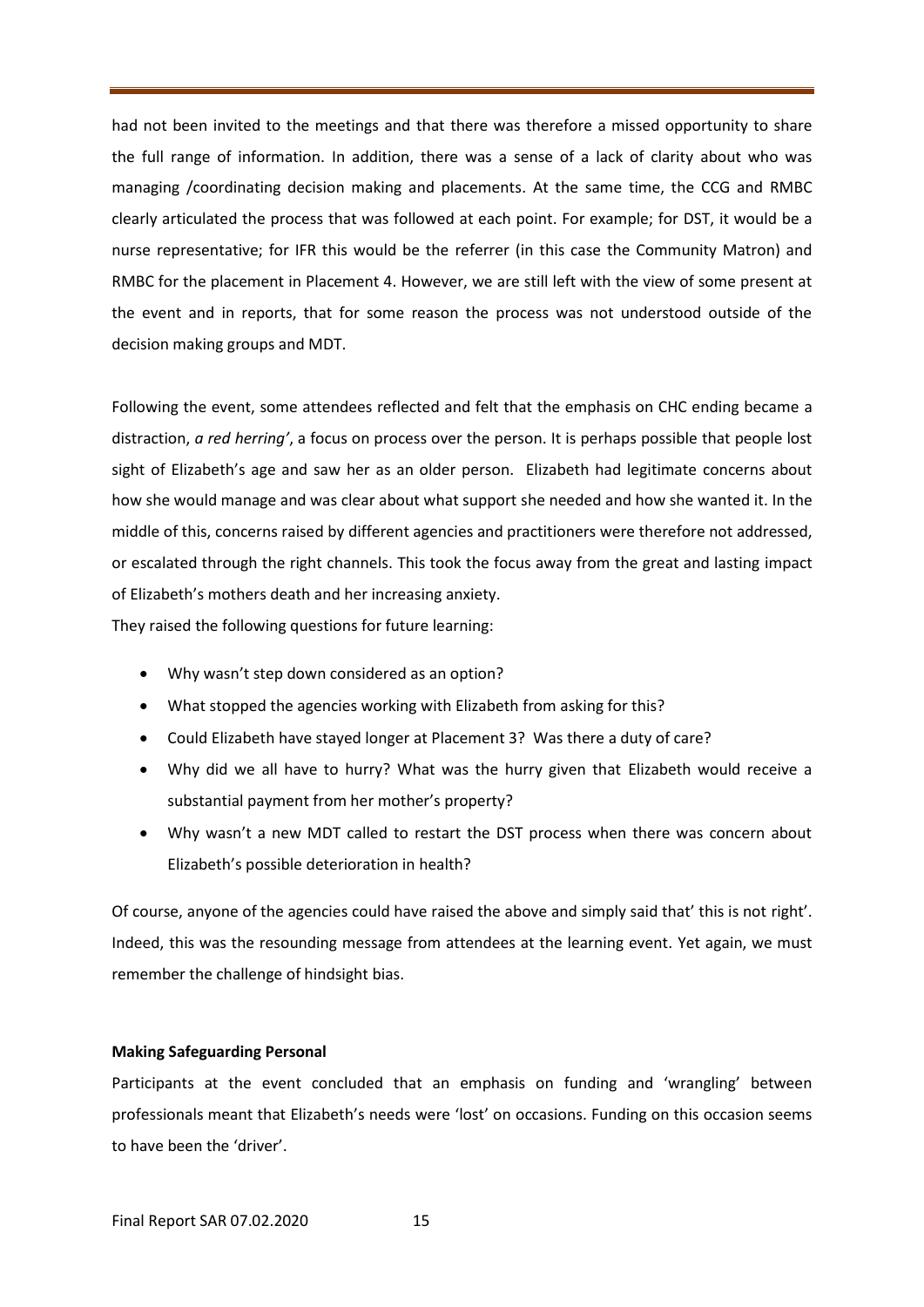An approach grounded in the principles of  $MSP<sup>5</sup>$  might have raised questions about the relevance and inappropriateness of Elizabeth spending long periods in a nursing home for example. Even though she didn't seem to want to engage in 'rehab' could another sort of accommodation be found? After all, she was still relatively young. Knowing and understanding a person's history, preferences, wishes & feelings are a fundamentally important element of assessment and safeguarding. Without this information, practitioners are in danger of working with someone who was depersonalised and patterns of risk and harm were not easily identifiable.

It is prudent to reflect on the concerns surrounding Elizabeth's mental health and 'low mood' and the acknowledged impact on her sense of future and hope. MDTs centred around funding and yet there was perhaps a missed opportunity to gather practitioners around the table to map out what was happening to Elizabeth. We should reflect on what happened after Elizabeth's fall and how she was given a placement in a nursing home. We know that depression is a known feature following spinal injuries and that this is often overlooked. We can see a trajectory from a working woman, who enjoys being with people, to a woman who is dependent on others, with a sense of hopelessness that escalates following her mum's death. The benefit of hindsight of course. Yet, some people saw this happening to Elizabeth and tried to advocate on her behalf. There was challenge which was courageous and this could be further developed to include an understanding of local escalation processes

*Safeguarding is not only concerned, therefore, with the 'is it safe?' question. It also must be concerned with the 4 other CQC questions namely: Is provision caring, is it effective, is it responsive* and Is it well-led? Such a broad focus will support making safeguarding personal <sup>6</sup>

#### **Mental capacity and potential unwise decisions**

The Care Act Statutory Guidance (2018 updated) reinforces this position<sup>7</sup>:

*'This covers a wide range of behaviour neglecting to care for one's personal hygiene, health or surroundings and includes behaviour such as hoarding. It should be noted that self-neglect may not prompt a section 42 enquiry. An assessment should be made on a case by case basis. A decision on whether a response is required under safeguarding will depend on the adult's ability to protect themselves by controlling their own behaviour. There may come a point when they are no longer able to do this, without external support.'*

6

<sup>5</sup> Making Safeguarding Personal

https://www.local.gov.uk/sites/default/files/documents/25.142%20Making%20Safeguarding%20Personal\_03%20WEB.pdf **<sup>7</sup> <https://www.gov.uk/government/publications/care-act-statutory-guidance>**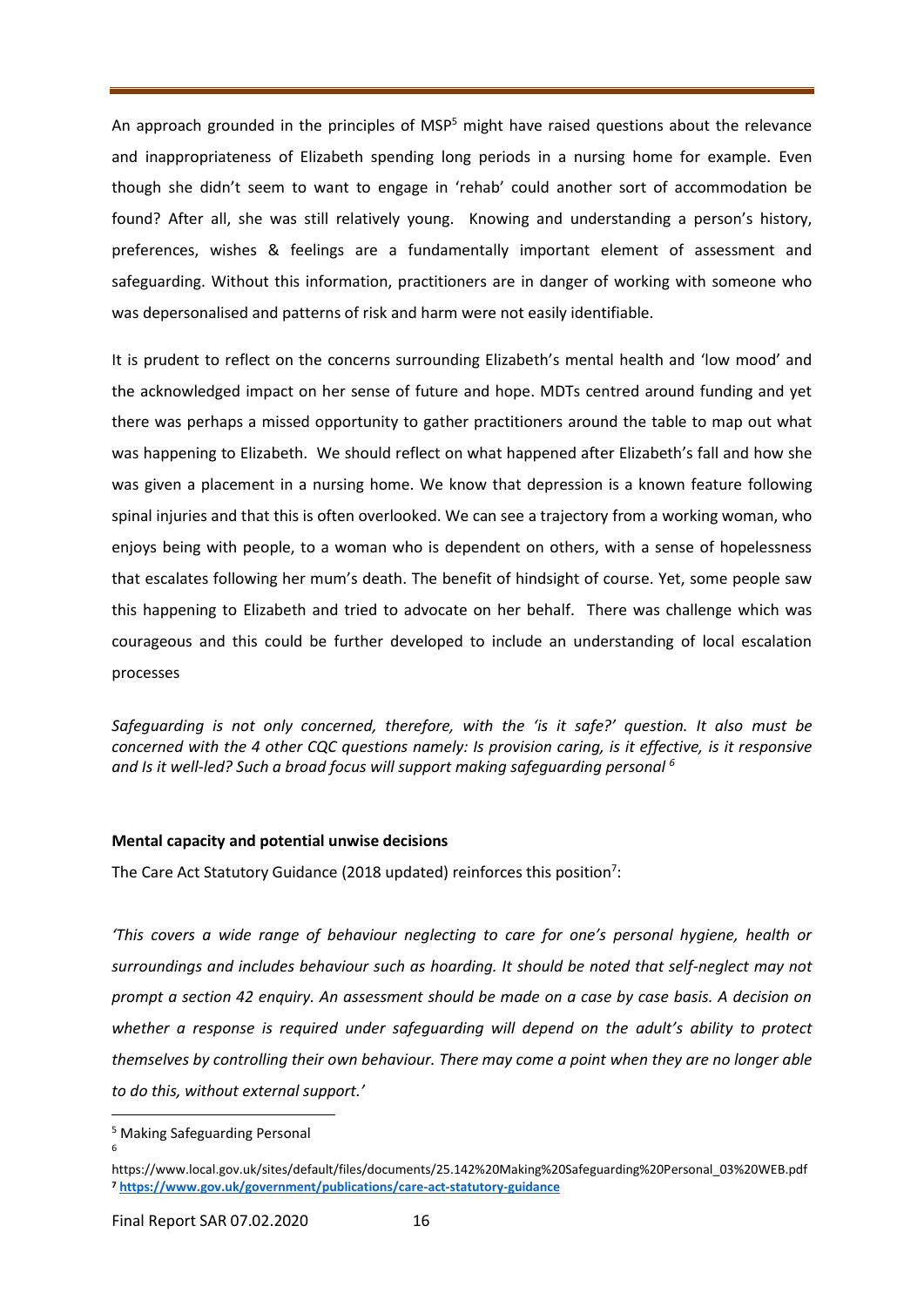One of the original drivers for this review was that there may have been self-neglect in the way that Elizabeth lived her life. This was not considered until after her death, and Elizabeth was not assessed as an adult at risk of harm during the timeframe of this review. Self- neglect does not seem to have been clearly in evidence. Alcohol use featured in some reports but at the learning event experts suggested that this was not a true alcohol dependency but a reaction to recent events. As the author, this explanation is unclear as it does seem to have an impact on Elizabeth's ability to cope and manage daily living. In any event, much of the evidence for self neglect may have been masked and may only have come to light during the move to Placement 4

Elizabeth certainly did not want support to address her alcohol use and it may have affected her mood. She was described as very forceful and angry when agencies discussed support from mainstream services. However, Elizabeth seemed very clear about the reasons for feeling low and spoke about this following her overdose in July 2018. There are some references to deterioration in physical health but there does not appear to be extensive evidence to support self-neglect.

The RDaSH report states that Elizabeth's capacity had not been assessed *'formally due to mood and*  alcohol consumption<sup>8</sup>. Following the overdose Elizabeth is contacted by the Hospital Liaison Team and is assessed capacitous' *in relation to making decisions in relation to her care and treatment'.*

#### **Multidisciplinary team meetings - Does every voice count?**

Participants at the learning event suggested that agencies should consider carefully who is invited to ensure that there is good enough information sharing. It was agreed that there had been some oversight on occasions. In the learning event and in subsequent discussions it was clear that the process surrounding IFR was not understood by everyone. Learning from other SARs suggests that sometimes there is a potential 'hierarchy 'of professional voices which is unconscious and part of the way in which the wider system is working. This then prevents others who are not part of that 'hierarchy' such as care providers from potentially having their voice heard. Information about escalation processes would be useful both for the SAB but also across organisations.

An audit<sup>9</sup> of themes from SARs highlights the importance of MDTs as a source of reflection and shared decision-making with one agency/practitioner having a lead coordinator role. The lack of

 $8$  The assessment of capacity due to mood and alcohol consumption is a specific request for exploration within the Terms of Reference supplied by the Rotherham Safeguarding Adults Board.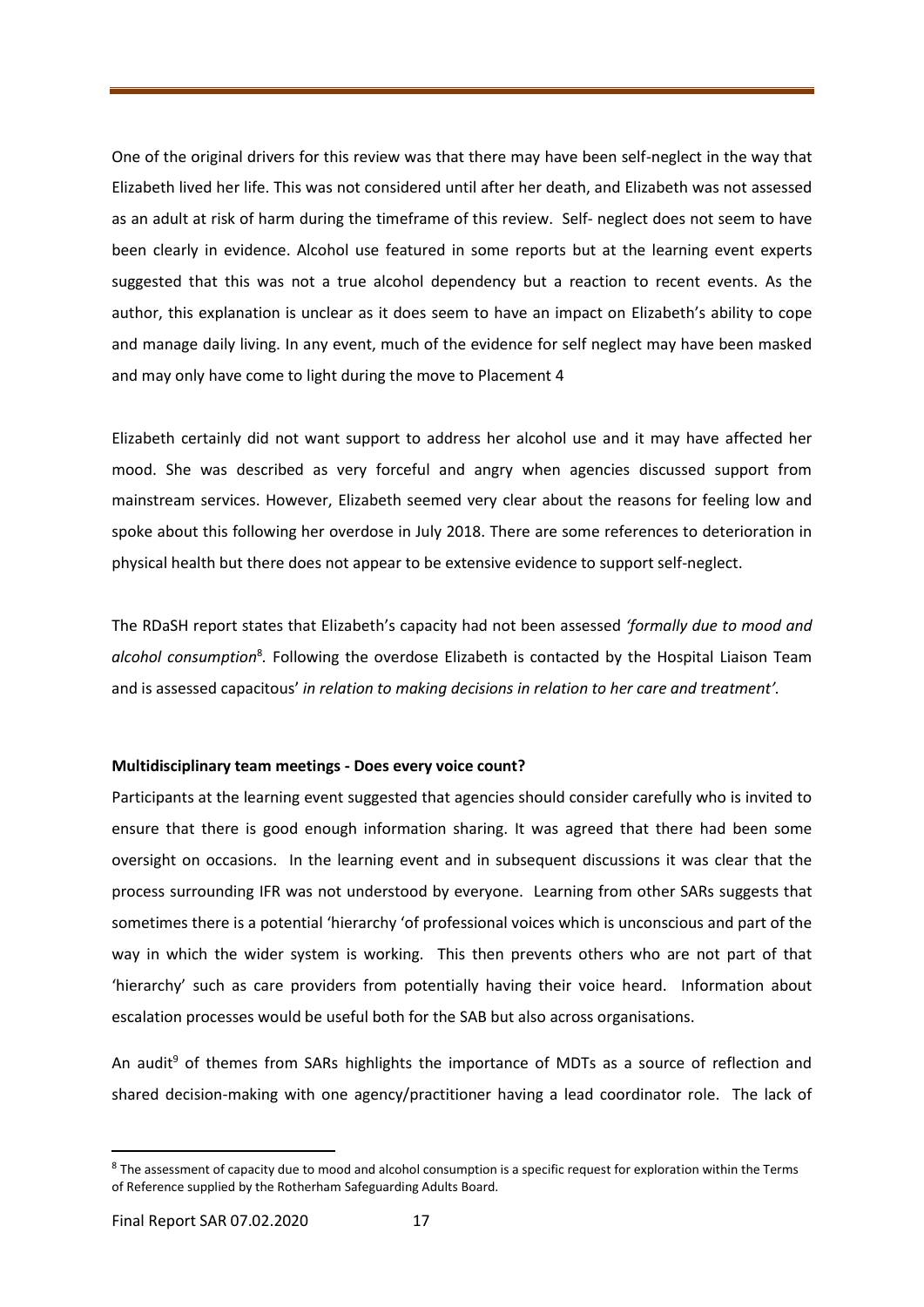case manager/coordinator was raised at the learning event and in Elizabeth's case this person/role would have been critical in making early referrals at points of change, and in coordinating the 'team around Elizabeth' in terms of discharge planning. It is a point of learning that the Community Matron may have been enabled to take on this role. Again, this is with the benefit of hindsight and it is only following discussions that this seemed a probable solution.

There were clearly points of good practice. For example, In July 2018 the Community Matron flagged concerns about low mood. The GP increased her antidepressant dosage. On a subsequent Joint visit with the social worker, the Community Matron agreed to source a support worker from neurological conditions to work with Elizabeth as she did not wish to have support from mainstream mental health services. On the day before the overdose when Elizabeth expressed suicidal ideation the Team Manager arranged a mental health assessment and was arranging for an urgent review. Prior to this, following previous mental health assessments, it is not clear, if Elizabeth was signposted to organisations for support.

Better use of the MDT process was flagged for future learning when people do not '*neatly fit into boxes'* Good practice in other areas such as the use of '*High Cost Funding Panels'* in other areas was cited as an example. The message for the future was that where there are differences of opinion, and a person may need a more flexible approach, then an MDT should be convened. Participants were not aware of similar approaches in Rotherham.

#### **Assessment of health care needs and use of DST**

One of the complexities in funding for Elizabeth's care seemed to be about the definition of rehabilitation and at what point she was no longer considered to be eligible for a 'rehab placement'. The decision to close funding and transfer to social care for funding clearly was a trigger for deterioration in Elizabeth's mood and anxiety. The boundary between responsibilities of the NHS and local authorities and social care are complex and in Elizabeth's case this did not make decisionmaking easy, even with the use of the Decision Support Tool<sup>10</sup>.

**<sup>9</sup>** Self-neglect and safeguarding adult reviews: towards a model of understanding facilitators and barriers to best practice Michael [Preston-Shoot](https://www.emerald.com/insight/search?q=Michael%20Preston-Shoot) [The Journal of Adult Protection](https://www.emerald.com/insight/publication/issn/1466-8203) 1 August 2019

<sup>&</sup>lt;sup>10</sup> The DST is a national tool which has been developed to support practitioners in the application of the *National Framework* for *NHS Continuing Healthcare and NHS-Funded Nursing Care* 2018 (the National Framework).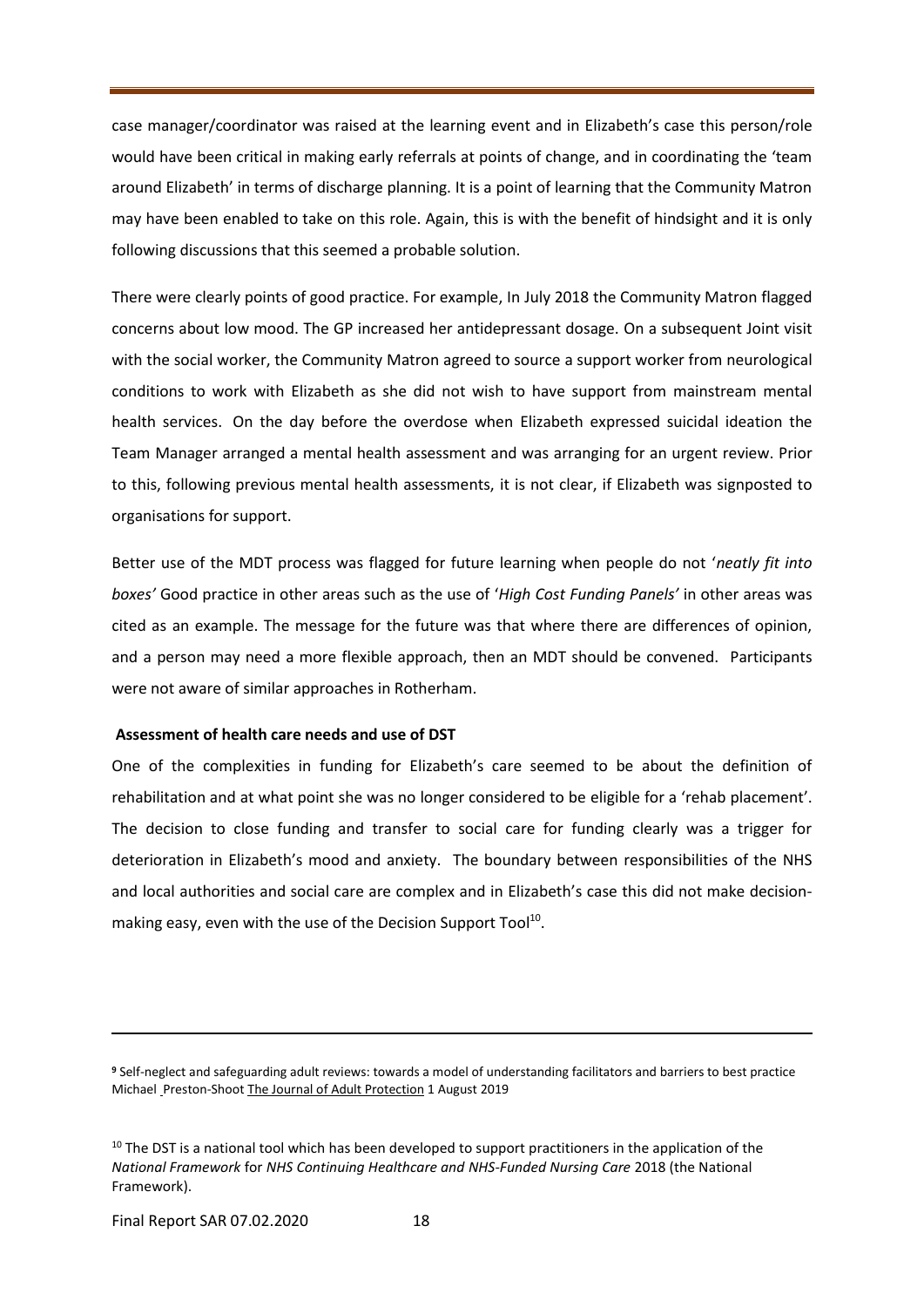'*The concept of a primary health need is central to deciding whether the entirety of someone's care needs should be met by the NHS or the local authority. Put simply, an individual has a primary health need if, having taken into account all their health and social care needs, it can be said that the main aspects or majority of the care they require is focused on addressing or preventing health needs (National [framework](https://www.gov.uk/government/publications/national-framework-for-nhs-continuing-healthcare-and-nhs-funded-nursing-care) for NHS continuing healthcare and NHS funded nursing care, practice guidance, paragraph 3.5).'*

If an individual has a primary health need they are eligible for NHS continuing healthcare and therefore the NHS is responsible for meeting all that person's assessed health and social care needs, including accommodation if this is part of the overall need. It could be argued that some of Elizabeth's needs fell outside the remit of the Local Authority, and as stated in a previous section, perhaps the DST checklist could have been restarted and a new MDT requested. In addition, was the complexity of funding surrounding Elizabeth's needs an opportunity for a jointly funded package in the short term? The DST could potentially have identified a jointly funded package as an option. A local authority social worker requested this as an option (outside of the DST process). This was declined by the CCG and an extension of IFR funding was provided. Agencies and practitioners involved in working with Elizabeth agreed that (with hindsight) a step-down process would have been useful, allowing for more preparation time.

In later discussion, some agencies wondered if there had been a possibility of deferred payments linked to the sale of Elizabeth's mothers home? An Occupational Therapist (OT) had visited the property to look at the feasibility of Elizabeth moving back. It required considerable adaptation and Elizabeth did not wish to have the work undertaken, preferring to keep it as it was when her mother was alive. The estate was in probate at that time which may in fact have prohibited the release of payments. Yet, with hindsight, we may conclude that there was no rush to move Elizabeth from Placement 3 as at some point there was going to be enough money for housing and adaptations. In addition, there was some reasonable doubt that Elizabeth was not ready to move to Placement 4. The Community Matron felt that Elizabeth demonstrated potential for rehabilitation.

# 7. RECOMMENDATIONS

Much of the learning in this review concerns how agencies and individuals work together and build relationships of trust through a common language. Key messages from Practitioners include:

• Able to build engagement /relationships and listen: ability to reframe and influence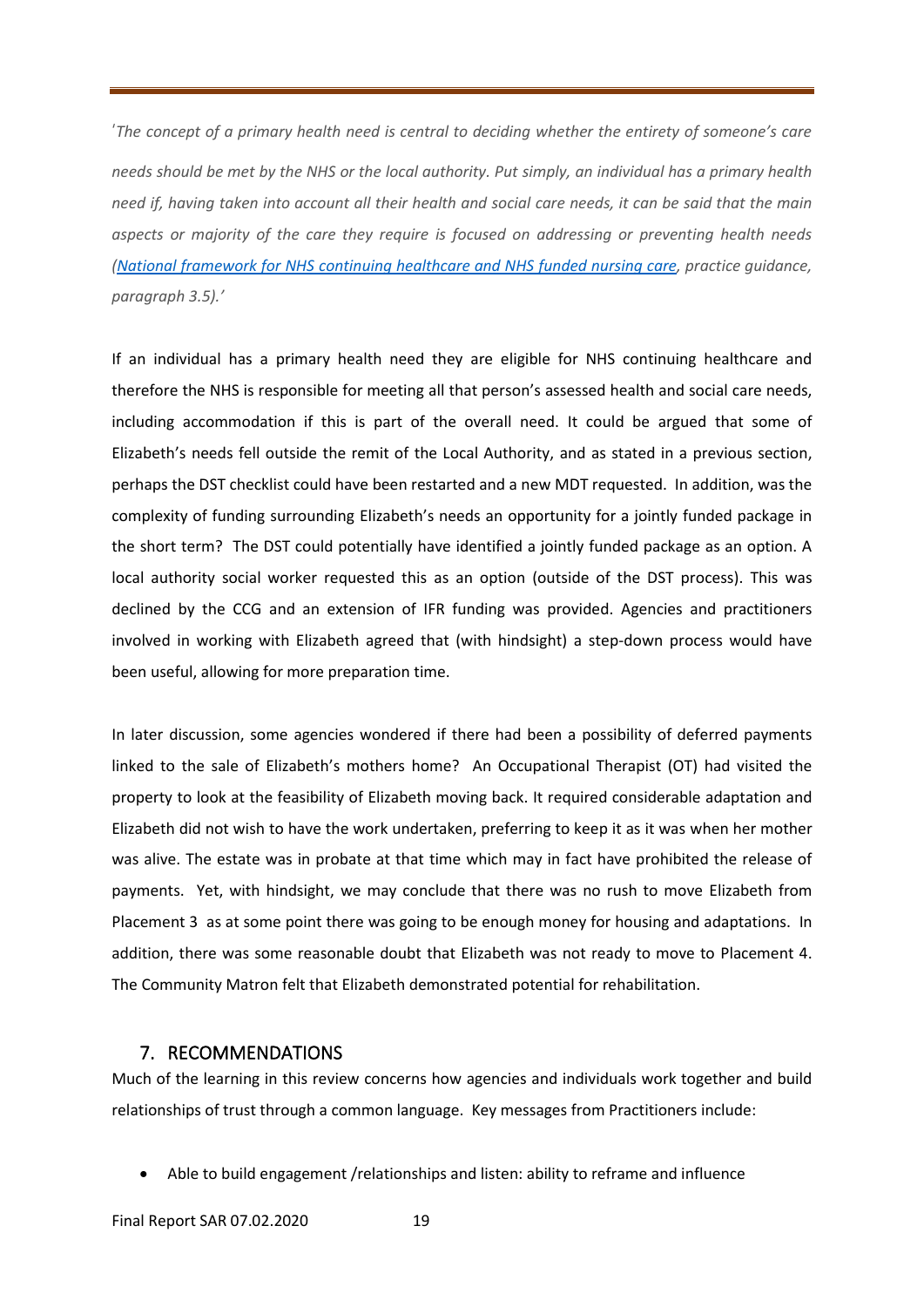- Preference for outcomes over process
- Not being bound up with role and with a willingness to take risks.

This involves respect for roles and a desire to understand the legal constraints that impact their decision making. Participants at the learning event embraced the need for collective decision making and critical challenge. The ability to ask incisive questions of one another and not to accept at face value is key to good assessments. Some of the challenges link to wider system processes such as the need to have functioning integrated care systems that are truly seamless. Cultures and processes in the separate health and social care organisations inevitably influence decision making and relationships. The willingness of participants in this review to challenge the way they work together is an opportunity to effect real change. In addition, participants, in follow up discussions, wanted to explore the feasibility of having a separate 'panel '(such as Sheffield's High Cost Panel) for people with 'unique'<sup>11</sup> and complex needs that do not easily fit into other funding streams. Subsequent discussions revealed that Rotherham already has a group in place sitting with the Health and Wellbeing Board. More work needs to be done to ensure that staff are aware of such groups and embed the processes across the system. It is a concern that key staff within commissioning were not aware of the group.

# **1) Explore and agree how the Health and Care system uses multi-agency discussions for people who do not neatly 'fit' into safeguarding**

This review has highlighted the need to ensure that funding should be a consideration but must not drive decisions. It appears that Practitioners/agencies were not aware of all possible routes for support in navigating Elizabeth's complex needs, including the existence of a group like the 'High cost Panels'.

The Health and Wellbeing Board has a key role to play in promoting and helping to embed processes for people with 'unique' needs, such as Elizabeth, across the workforce. This will ensure that staff are aware of their role, including the processes for people with vulnerabilities in line with Making Safeguarding Personal, and have clear expectations of outcomes. There should be clear guidance for referrers with details of escalation and appeal processes.

 $11$  Many participants in this review referred to Elizabeth's situation as unique.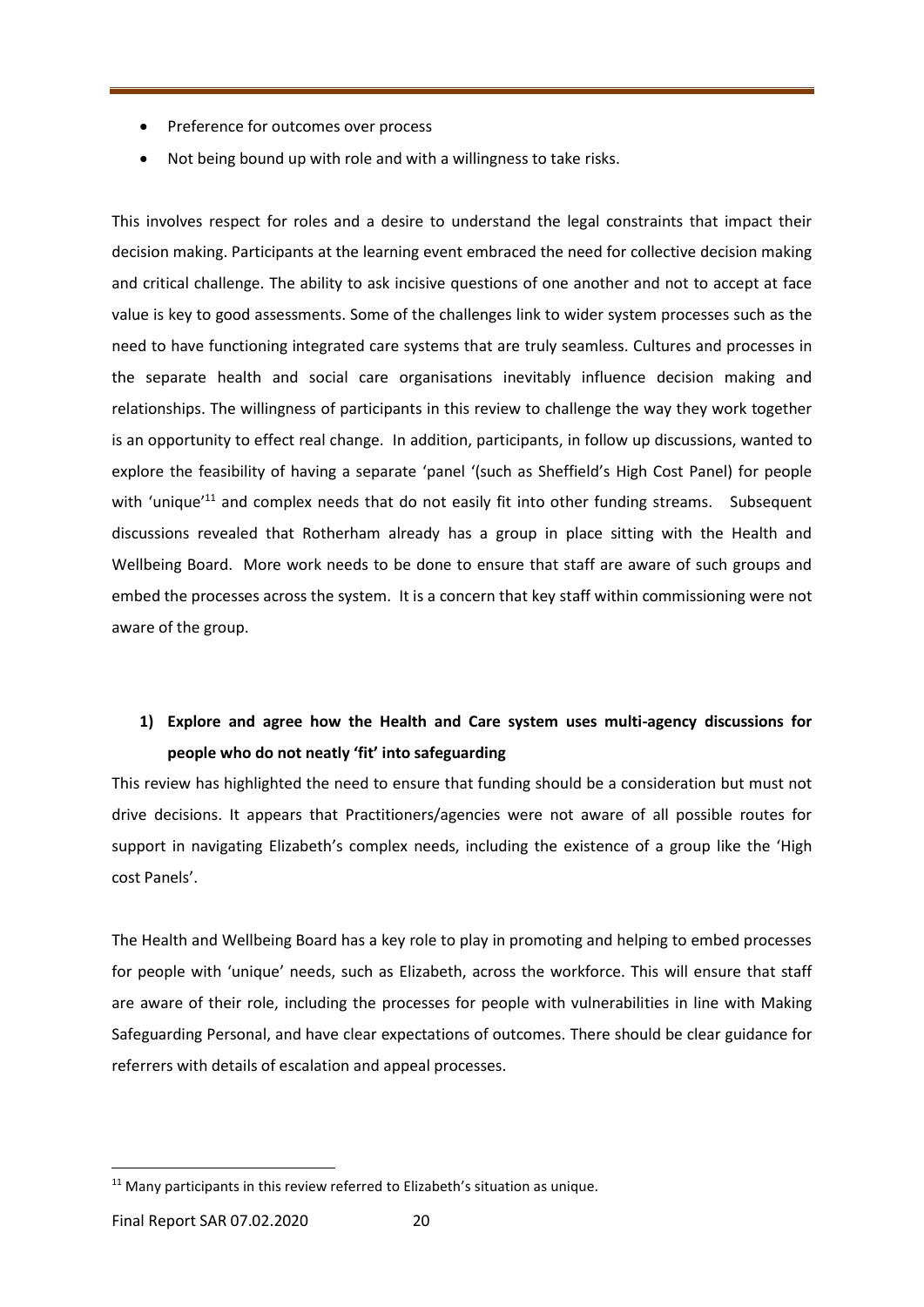Furthermore, MDT assessments should include as per national guidance $^{12}$  health and social care professionals who know the individual and not just rely on reports. Decisions about CHC should be reached collectively to ensure multidisciplinary assessment of eligibility is agreed. This was a concern raised by participants in the learning event. There was a sense that Elizabeth's needs were not always fully understood. There should be local guidance to inform referrers of the opportunity to restart processes such as DST if circumstances change.

The role of MDTs is a common theme in safeguarding reviews and in the wider integrated care agenda. There should be Investment in the development and joint training of multidisciplinary teams (MDTs) to transform their skills, cultures and ways of working. This is wider than the SAB but is vital if systems are to be transformed to achieve person centre care.

The teams who worked with Elizabeth could work together to build on this approach as an example.

### **2) Independent Advocacy**

The SAB should review the use of Independent advocacy as outlined in the Care Act  $(2014)^{13}$  This review should include the number of available and trained Advocates.

The Care Act places a duty on councils to provide independent advocacy when someone has 'substantial' difficulty being involved in the process of care and does not have an appropriate individual to support them. RMBC should undertake its own review to understand how and when independent advocates are commissioned and trained.

### 3) **Appreciative inquiry /Learning Reviews**

Rotherham Safeguarding Adults Board should build on the use of appreciative inquiry to build a culture of learning across agencies. This would help agencies to come together in complex circumstances such as Elizabeth's and reflect on progress.

### **4) Debriefs**

<sup>12</sup> https://www.events.england.nhs.uk/upload/entity/30215/national-framework-for-chc-and-fnc-october-2018-revised.pdf

<sup>13</sup> https://www.scie.org.uk/care-act-2014/advocacy-services/commissioning-independentadvocacy/duties/independent-advocacy-care-act.asp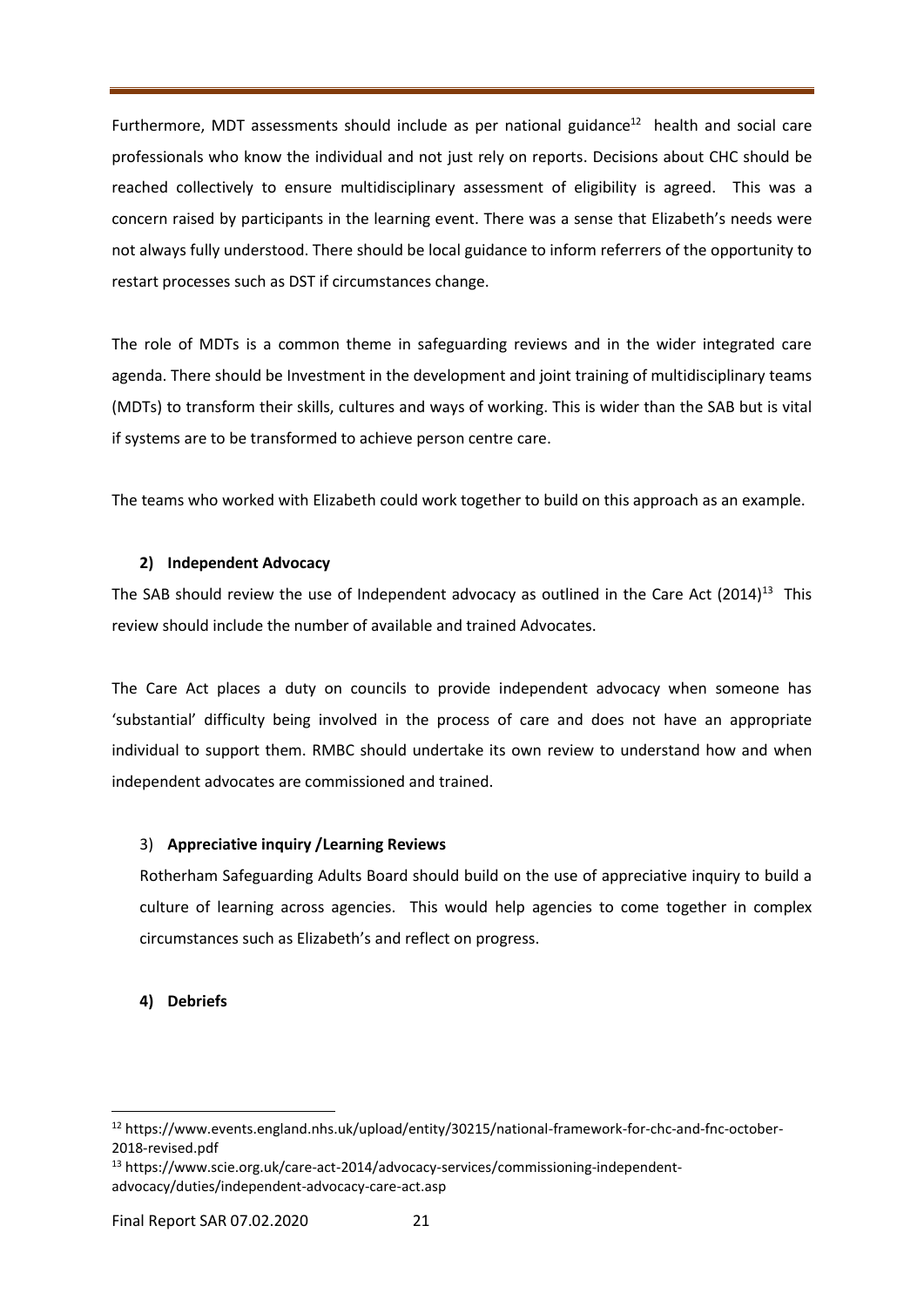Rotherham Safeguarding Partnership should consider how it will provide support and debriefs for Practitioners from organisations, including non-statutory organisations following learning reviews. Self-care is vital and many practitioners and the SAB should explore supervision and counselling opportunities following SARs. The SAB business manager could be an initial point of contact for practitioners until processes are in place. The SAB may wish to consider linking to other mental health support services for staff such as RMBC. **Possible reflective questions for professionals**  To what extent do I critically reflect on cases? How do I avoid fixed thinking?

#### **5) Signposting**

RDaSH should consider how to make staff aware of the need for signposting to charities/voluntary sector when

individuals are not considered to require mental health services support but still have significant risk factors.

#### **6) Review and understand escalation process**

This is a recommendation for the SAB and for each organisation. Participants in the review were not all aware of escalation processes and those who were had not considered their use.

#### **7) Making Safeguarding Personal**

There had been no safeguarding enquiry for Elizabeth, therefore no involvement in Elizabeth's care from safeguarding specialists in health and social care. Most practitioners involved in working with Elizabeth had not considered her to be 'at risk' or to have any safeguarding needs or concerns. It would be useful for the SAB to consider how it will raise awareness of the principles of MSP in line with person centred approaches.

#### **8.** SUMMARY

We will of course never know if Elizabeth would have taken an overdose if circumstances had been different. What we can say is that her lifestyle change following her fall and the death of her Mother had an untold impact on the way in which she saw her future. We can wonder at the impact of being in a nursing home, initially, had on her long-term ability to cope and deal with her life. We have learnt that sometimes the process surrounding funding decisions and constraints in systems means that we can take our eyes off the person and each other. Elizabeth's sad death has identified both

To what extent do I understand the effects of alcohol abuse, the risks of relapse and the impact on the person? Have I identified all sources of support for the adult? Is information being shared appropriately? Do I understand how to assess the individual's capacity for change? Have I the confidence to respectfully challenge other professionals if I believe that a person's needs are not